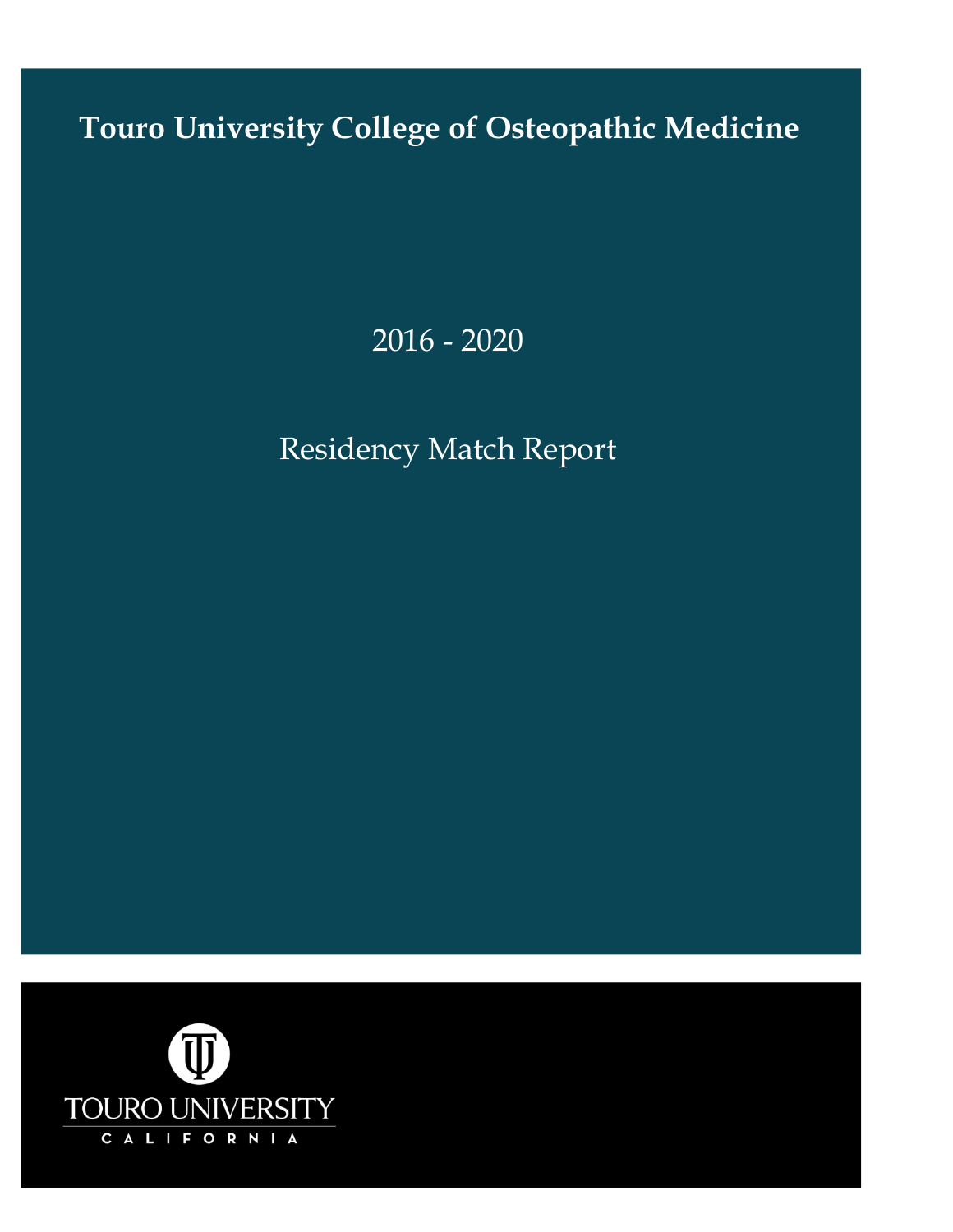# **Table of Contents**

- **3 Introduction**
- **4 Guide to Acronyms and Key Terms**
- **5 The Match**
- **6 Residency by the Numbers**
- **7 Applying to Residency**
- **8 Guide to Understanding Residency Match Outcomes**
- **10 TUCOM 2016-2020 Residency Match Outcomes**
- **11 2016 – 2020 Residency Matches by Subject**

**Copyright © 2021 Touro University California, 1310 Club Drive, Vallejo, CA 94592 USA.**

**All rights reserved. Permission to use, copy or distribute content from this publication shall be obtained expressly from Touro University California.**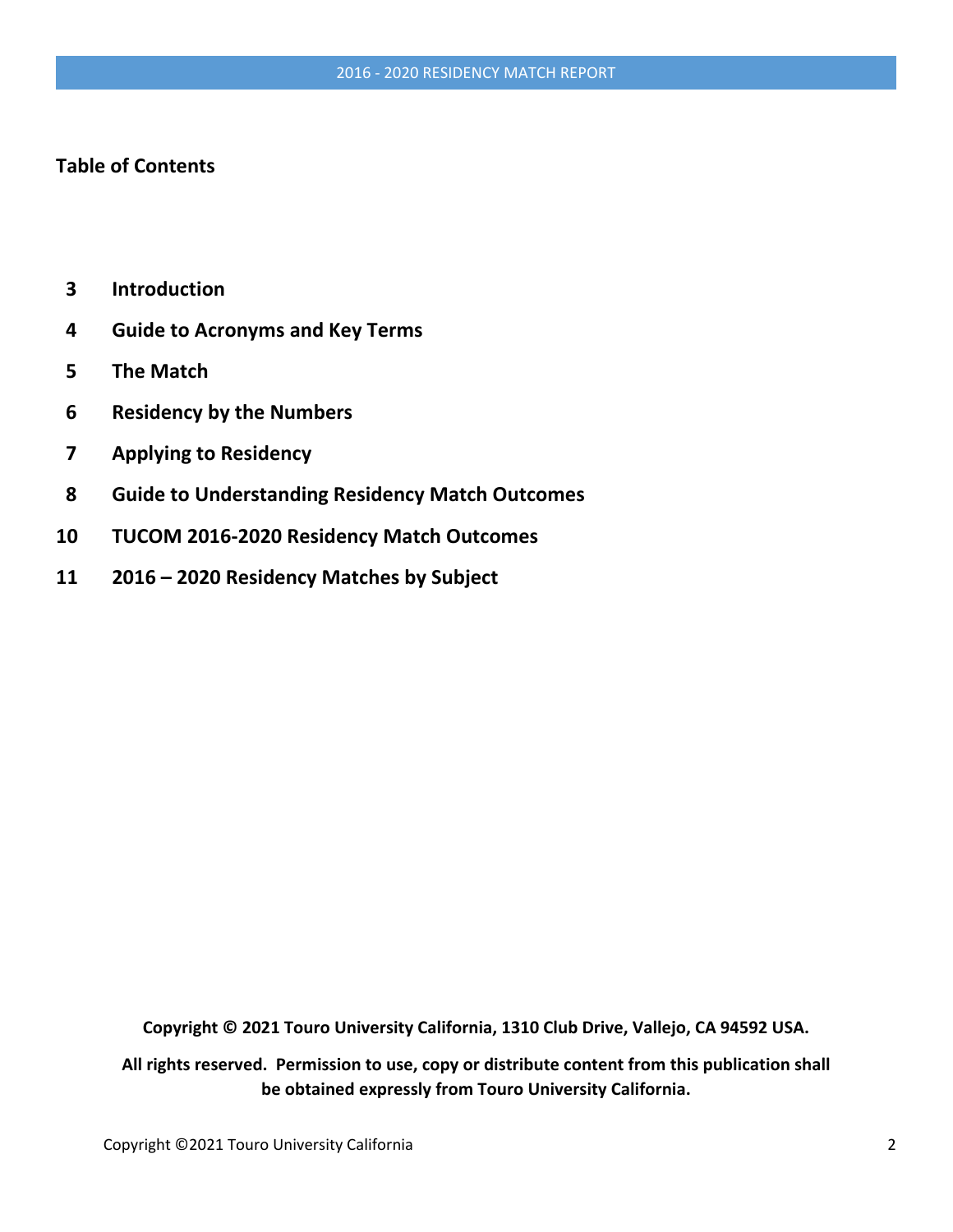# **Introduction**

This report describes the residency matching process and provides residency program match information for Touro University College of Osteopathic Medicine (TUCOM) students for the most recent 5-year period (2016-2020). Residency match outcomes are important indicators to institutions, faculty, students and prospective students throughout the continuum of osteopathic medical education. However, the outcomes themselves are just the final datum in a complex and contingent process that each student navigates individually. This report presents residency match outcomes as much as possible in the context of how students make decisions.

Physician training can be classified into three phases, part of one of which encompasses 'residency': Undergraduate Medical Education (**UME**), Graduate Medical Education (**GME**), and Continuing Medical Education (**CME**). **UME** is the four or more years of medical school training following graduation from college. **GME** includes required training commonly referred to as 'residency' and optional later training such as fellowships. The required residency training takes place in hospital or health center facilities after graduation from medical school. Residency programs of one year duration are referred to as 'internships', Transitional Year programs, or 'preliminary programs' in reference to their role as qualifying experiences for subsequent training. The shortest length of a complete residency program is 3 years and is referred to as 'categorical'. For some 4-year programs the training can be either continuous in the subject at the same facility (*i.e.*, categorical), or divided into an internship in Year 1 (at any qualifying program) and continuous subject training in Years 2 -4 ('advanced'). Within a subject GME training is uniform in length (e.g., all Family Medicine programs are 3-years in duration, all General Surgery programs are 5-year, etc), with Neurosurgery being the longest at 7-years. CME is the series of annual learning activities that all physicians must complete in order to remain current and informed in their field of practice.

To obtain a state license to practice medicine a medical school graduate must complete a minimum of one year of GME training, commonly referred to as 'internship'. In many states, including California, the minimum requirement is completion of a 3-year categorical GME residency training program.

The trajectory of physician training is important to understand because the residency match is a point in the trajectory but is not the only path that determines a physician's ultimate medical practice. Residency contracts typically begin as Year 1 contracts only, after which the original residency match is renewed contractually by mutual agreement. This is relevant because a school's match report captures the results of the initial residency match as opposed to an accurate count of how many graduates will go on to practice medicine in each specialty. And, as noted below, students who match initially into only a Transitional Year or preliminary position may not be counted in a match report because their ultimate specialty choice is determined after they are no longer an active student. This can apply also to graduates in the military match, for whom deferments of complete residency training until after completion of military service is common.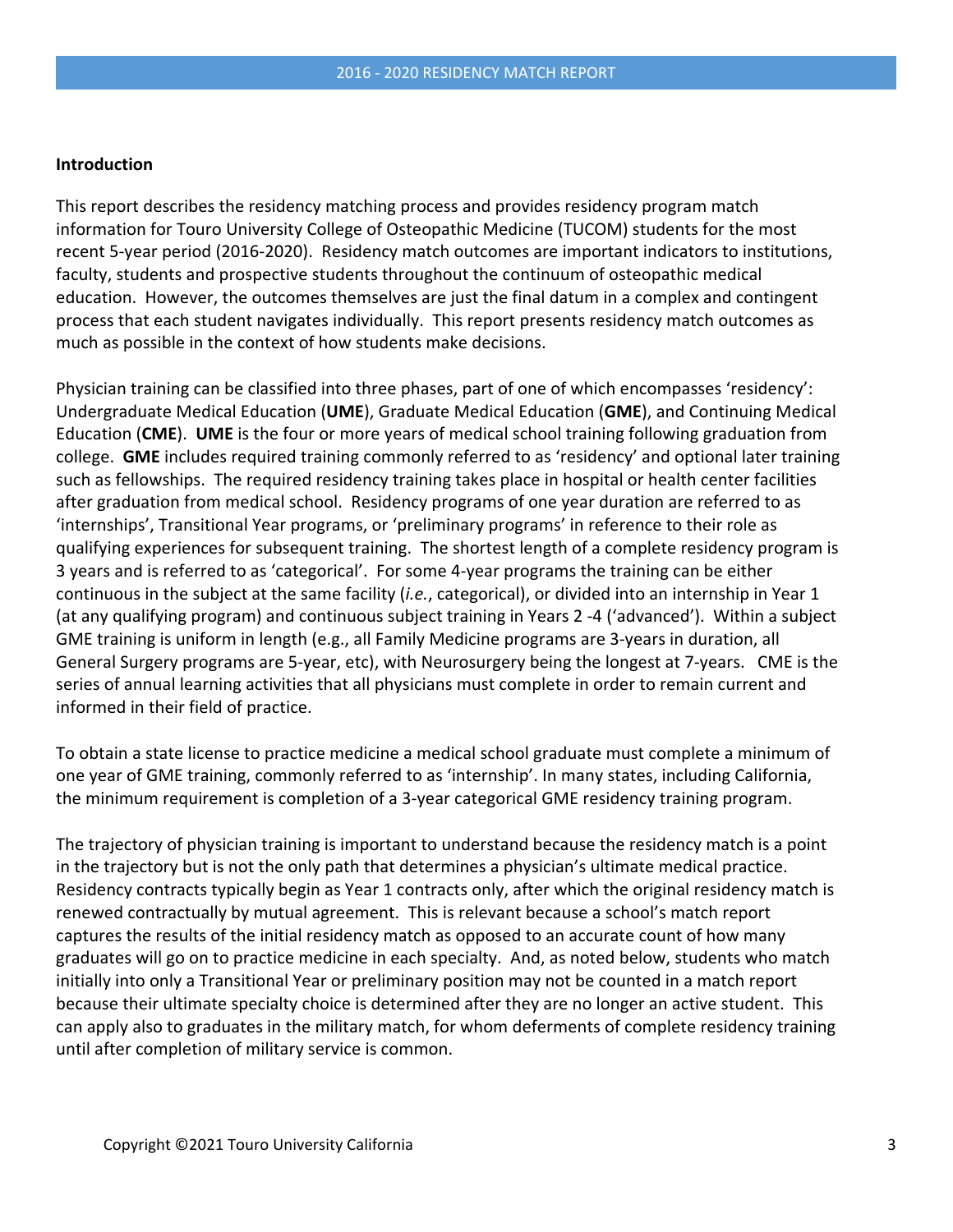## **Guide to Acronyms and Key Terms**

**ACGME –** *American Council of Graduate Medical Education* - the once allopathic residency accrediting agency that now accredits all Graduate Medical Education training in the US.

**Advanced** – refers to a residency training program that separates the first year of training into an independent internship; in the match cycle an applicant would apply simultaneously to advanced programs and to preliminary or transitional year programs in order to cover the full extent of their residency training. Advanced programs exist in Anesthesiology, Child Neurology, Dermatology, Neurology, Ophthalmology, Physical Medicine and Rehabilitation, Radiation Oncology, and Radiology.

**Categorical –** refers to a residency training program that offers the complete tenure of training, without need for an independent internship year. Ophthalmology is the only discipline that does not offer categorical program training. **CME** – *Continuing Medical Education*, the annual requirement of physicians to advance their competency after completing formal Graduate Medical Education.

**Fellowship** – Optional focused training after residency in a specialized practice of a residency discipline. Cardiologists, for example, typically have completed a Cardiology Fellowship after an Internal Medicine residency. Fellowships vary in length and typically are required in order to become certified by the relevant specialty practice board (i.e., 'Board Certified'). **FMG** – *Foreign Medical Graduate* – refers to non-US citizens who have completed medical training outside of the US and who are considered eligible to train in US residency programs.

**GME** – *Graduate Medical Education*, the scope of formal training options after graduating from medical school that includes internships, residencies and fellowships.

**IMG** – *International Medical Graduate* – refers to a US citizen who has completed medical training outside of the US (e.g., at Canadian, European or Caribbean medical schools) and is considered eligible to train in US residency programs. **Initial Match Rate** – refers to the percentage of people matched by the NRMP main residency match algorithm, and typically totals approximately 90% of all US MD and DO applicants in the cycle.

**Internship** – an informal term that refers to the first year of GME; internship can refer to the first year in a categorical residency or to an independent preliminary or Transitional Year program of one year duration. All licensed physicians in the US must have completed an internship year of GME training.

**NRMP –** *National Residency Matching Program* - the independent body that executes the ACGME match exclusive of Ophthalmology, Plastic Surgery, Urology, and students matching through the US Military Health Professions Scholarship Program.

**Overall Match Rate** – refers to the percentage of people matched at the end of the NRMP main residency match cycle, the SOAP period, and the Scramble period. Given the higher total number of residency positions compared to US MD and DO applicants, the overall match rate for most US medical schools ultimately converges on 100%.

**PGY** – .*Post-Graduate Year* – a shorthand version of noting the specific year of residency (*e.g.*, a PGY-3 is a third-year resident)

**Post-Match** – informal term that refers to the period after the initial residency match results are determined by the NRMP. The initial match results derive from an optimization algorithm involving all applicants and all residency programs.

Approximately 90% of all US MD and DO applicants are matched by this algorithm. Unmatched applicants and programs then enter the Post-Match period which includes a formal period (SOAP) and an informal continuation (Scramble). Results that combine the initial match outcomes and the SOAP outcomes are celebrated nationally as 'Match Day'.

**Scramble** – an informal term that refers to the period after the formal NRMP match cycle has concluded. At this time any remaining unmatched applicants and any unfilled residency programs are able to contract with each other outside of the NRMP process.

**SOAP** – *Supplemental Offer and Acceptance Program* – the formal 'mini-match' NRMP process that allows unmatched applicants and unfilled programs to enter a series of matching rounds over a 72-hour period following the determination of the initial match results. Results of the initial match and the SOAP are combined in the national release of match lists on 'Match Day' each year.

**UME** – *Undergraduate Medical Education* – the formal term for the period spent in medical school. An undergraduate college degree is required for admission to medical school, and a medical school degree is required for Graduate Medical Education.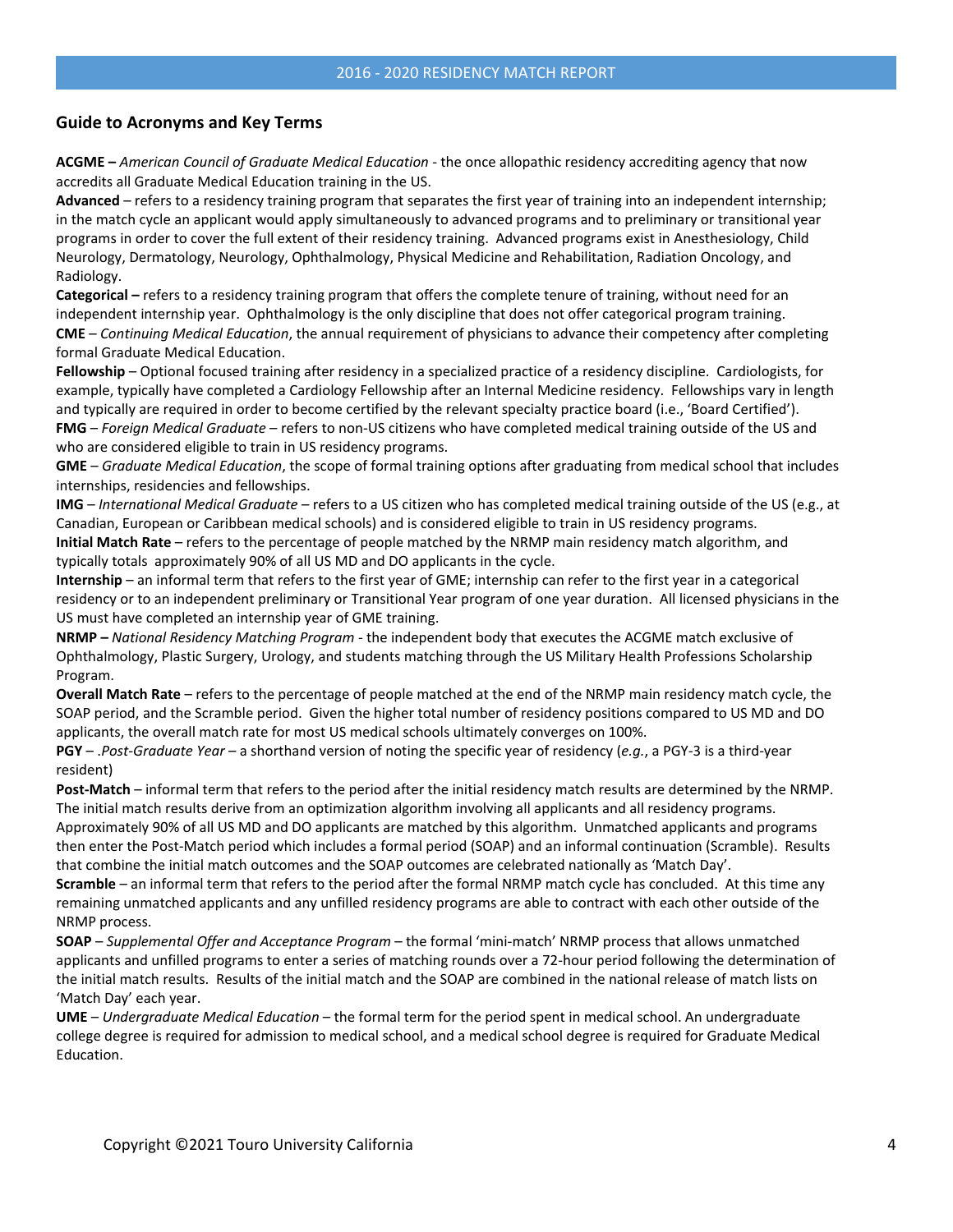# **The Match**

In the residency match process students rank the programs they prefer to match and programs rank the students they prefer to have matched. The algorithm drives the student list against the subordinate program list. Results of the NRMP, Military, Ophthalmology and Urology matches are binding, such that each student can receive only a single match and is bound by match participation rules to accept it. As of the Class of 2020 the residency match process involves four\* not-exclusive pathways, in the following chronological order:

# • **Military Match (December)**

- o Military scholarship students rank military base programs and/or civilian deferment according to rules within their branch of service.
- $\circ$  In some circumstances a student could participate in the military match but receive the option or direction to compete later in the year in the civilian matches.
- $\circ$  A student who matches in this process is removed from the matching algorithm in the other processes.

# • **ACGME Ophthalmology Match (January)**

- $\circ$  Students interested in matching ACGME-accredited ophthalmology residency programs must apply through an organization called the San Francisco Match (sfmatch.org).
- o Decisions occur in January, prior to the main National Residency Matching Program (NRMP) cycle, so that unmatched students can participate in later opportunities to obtain a residency.
- o Students who match to advanced ophthalmology positions remain eligible to participate in the NRMP cycle in order to obtain a match for internship training.

# • **ACGME Urology Match (January)**

- o Students interested in matching ACGME-accredited urology residency programs must apply through the American Urological Association.
- o Decisions occur in January, prior to the main ACGME match, so that unmatched students can participate in later opportunities to obtain a residency.

# • **ACGME Match through NRMP (March) – the 'main' and largest match**

- $\circ$  All ACGME-accredited residency programs other than those described above participate together in a single match administered by an independent party (National Residency Matching Program).
- o Graduating students and prior graduates of US-MD schools and DO schools,as well as US citizens trained in international medical schools and non-US citizens with approved foreign medical licenses may participate in this match.

*\* The match for Plastic Surgery is administered in two pathways, one (Integrated) through the NRMP match and one (Independent) exclusively for training that begins in Year 2 of residency and takes place through the San Francisco Match (sfmatch.org) in May, after students obtain a preliminary result in the NRMP 'main' residency match.*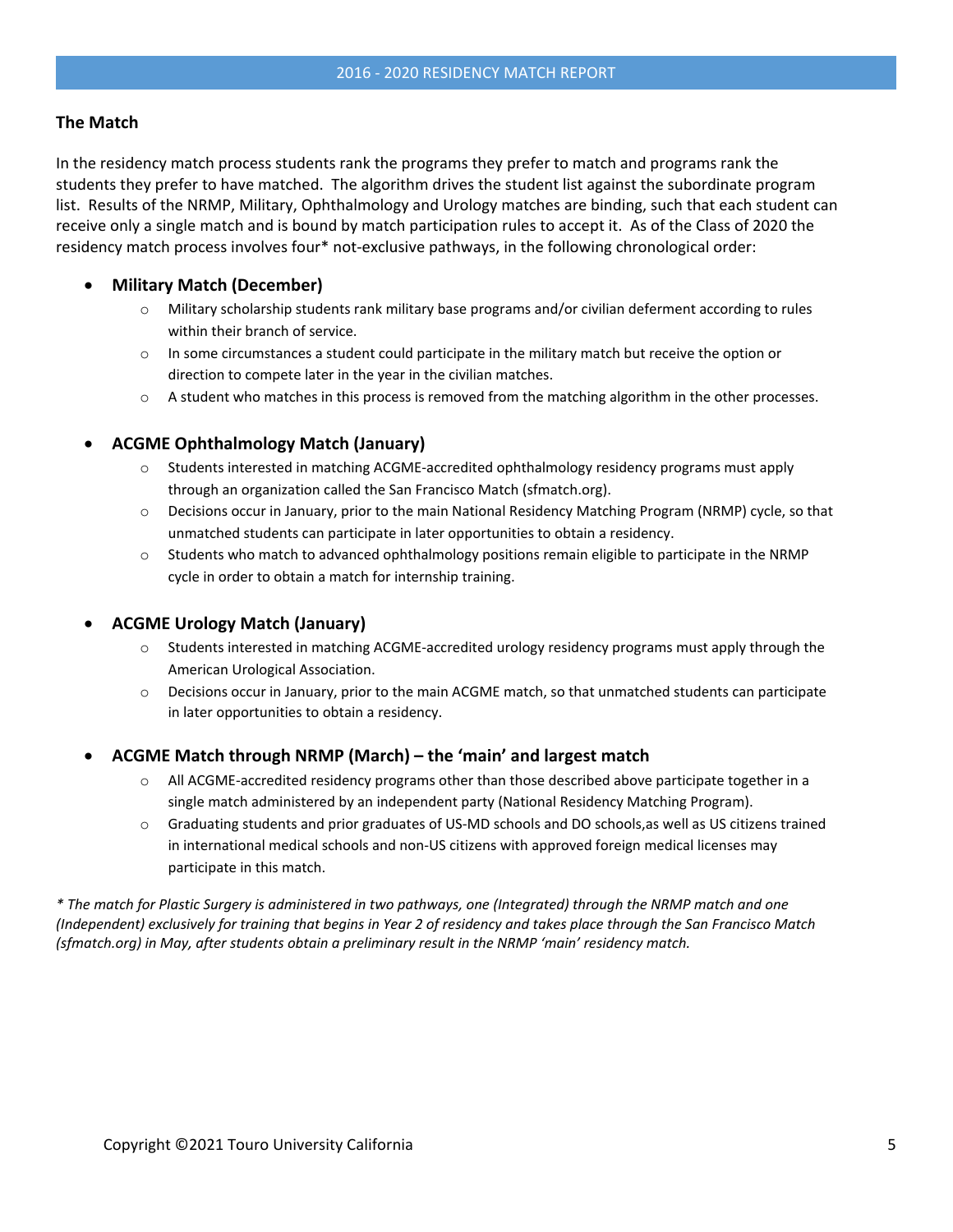## **Residency by the Numbers**

All accredited residencies in the US completed merging into the ACGME Single Accreditation System in 2020. For the 2020 residency match (excluding the military match) there were slightly more than 40,000 unique applicants and slightly more than 37,000 total positions:

|                                 |                  |              | <b>Applicants</b> |        |
|---------------------------------|------------------|--------------|-------------------|--------|
|                                 | <b>Positions</b> | <b>US MD</b> | <b>DO</b>         | Total* |
| Anesthesiology                  | 1884             | 1328         | 408               | 2339   |
| <b>Child Neurology</b>          | 193              | 117          | 22                | 193    |
| Dermatology                     | 538              | 458          | 58                | 692    |
| Diagnostic Radiology            | 1146             | 712          | 170               | 1232   |
| <b>Emergency Medicine</b>       | 2665             | 1853         | 808               | 3115   |
| <b>Family Medicine</b>          | 4662             | 1515         | 1365              | 4913   |
| <b>General Surgery</b>          | 1536             | 1194         | 273               | 2183   |
| <b>Internal Medicine</b>        | 9127             | 3752         | 1456              | 10996  |
| IM-Peds                         | 390              | 344          | 40                | 445    |
| <b>Interventional Radiology</b> | 156              | 144          | 22                | 199    |
| <b>Neurological Surgery</b>     | 232              | 270          | 15                | 383    |
| Neurology                       | 946              | 471          | 127               | 1068   |
| <b>OBGYN</b>                    | 1443             | 1260         | 308               | 1873   |
| Ophthalmology                   | 496              | 498          | 29                | 635    |
| Orthopedic Surgery              | 849              | 860          | 172               | 1177   |
| Otolaryngology                  | 350              | 414          | 30                | 493    |
| Pathology                       | 603              | 208          | 69                | 748    |
| Pediatrics                      | 2956             | 1756         | 501               | 3102   |
| PM&R                            | 480              | 268          | 211               | 591    |
| <b>Plastic Surgery</b>          | 180              | 229          | 12                | 282    |
| Psychiatry                      | 1858             | 1246         | 398               | 2486   |
| <b>Radiation Oncology</b>       | 192              | 122          | $<$ 7             | 169    |
| Urology                         | 357              |              | 371 **            | 481    |
| Vascular Surgery                | 75               | 78           | 9                 | 122    |

\*Including foreign medical graduates, US international citizens, and previous graduates \*\*The American Urological Association does not divide US MD and DO applicant totals.

The 2020 national initial match rate was 93.7% for US MD applicants, 90.7% for DO applicants, and approximately 61% for all other applicants.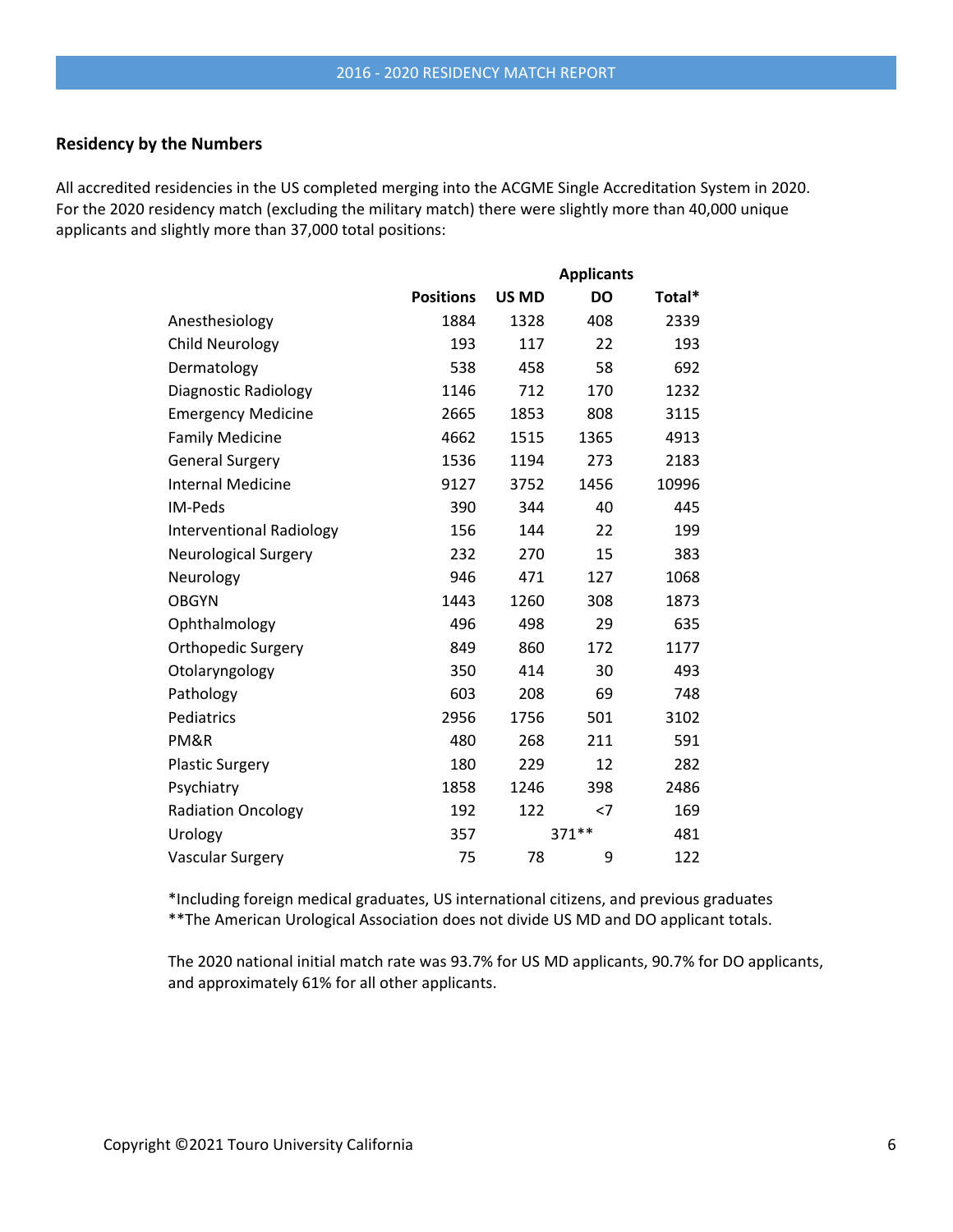#### **Applying to Residency**

Residency programs operate on the same academic calendar as do medical schools. As such, to begin residency on 1 July following graduation from medical school, graduating seniors will apply to residencies in the fall of their Year 4, interview through late fall and early winter, and be matched in March. A unique aspect of the main residency matching process is that all applicants and all programs participate in a simultaneous optimization of outcomes (the 'match'). Unlike for college or medical school, applicants do not receive multiple offers for residency and choose among them. Rather, applicants list the programs where they interviewed in the order of their true preference and an optimization algorithm 'matches' them to the best possible outcome on their list based on how the programs have ranked each applicant. The match produced by the algorithm is considered a binding contract. Thus, anxiety surrounding a student's ability to match 'high on their list' can be extreme, given the rigid nature of the results announced on national Match Day.

Importantly, the optimization algorithm that places each applicant in the best possible outcome based on their list cannot make such a match for all students, nor can it fill all of the available positions at all programs with the interviewees at that program. In recent cycles the algorithm has been unable to match approximately 5000 applicants (including MD, DO, foreign medical graduate applicants and US citizens of international medical schools) and was unable to fill 1000 – 2000 positions. This means that there are varying states of 'match results' for each medical school as the cycle proceeds from initial match to SOAP and then to the Scramble.

The initial results of the algorithm are released on the Monday of 'Match Week' in mid-March. Every applicant is informed that they have 'matched' or are 'unmatched' on that day, but they are not informed of where they have matched. (Military, ophthalmology and urology applicants already know their outcomes in those cycles at this point.) Schools are able to calculate their initial 'match rate' on this day but rarely publish that information because there are subsequent opportunities for their unmatched students to be matched. According to the NRMP the recent historical **initial match rate** of all allopathic medical schools combined is between 92-95%. The initial match rate of all osteopathic medical schools combined was 90.7% in 2020, the first year of the Single Accreditation System.

To resolve unmatched applicants and open positions the National Residency Matching Program runs a Supplemental Offer and Acceptance Program (SOAP) over the 72 hours following release of initial match results (Tuesday – Thursday of 'Match Week'). Unmatched students in the SOAP may apply specifically to unfilled programs. Through a series of offer rounds the NRMP algorithm tries to resolve both groups but never truly 'zeroes out' the ratios. After the 72-hour period of SOAP ends all remaining unmatched students and all remaining unfilled programs are free to communicate with each other and agree to a residency contract outside of the NRMPmatching rules. This period is commonly referred to as 'the Scramble', and may last several weeks.

By the end of the post-Match SOAP and Scramble periods the typical overall match rate for graduating seniors for a medical school is very close to or equal to 100%. The TUCOM final match rate for graduating seniors in the 2016 – 2020 period was 99.25% in 2016 and 100% in years 2017 – 2020. These rates do not reflect, however, the number of students who do not receive an initial match and choose to extend their enrollment rather than graduate. Nor, as explained below, does the rate reflect the degree to which each student perceives their own match as a 'successful' outcome.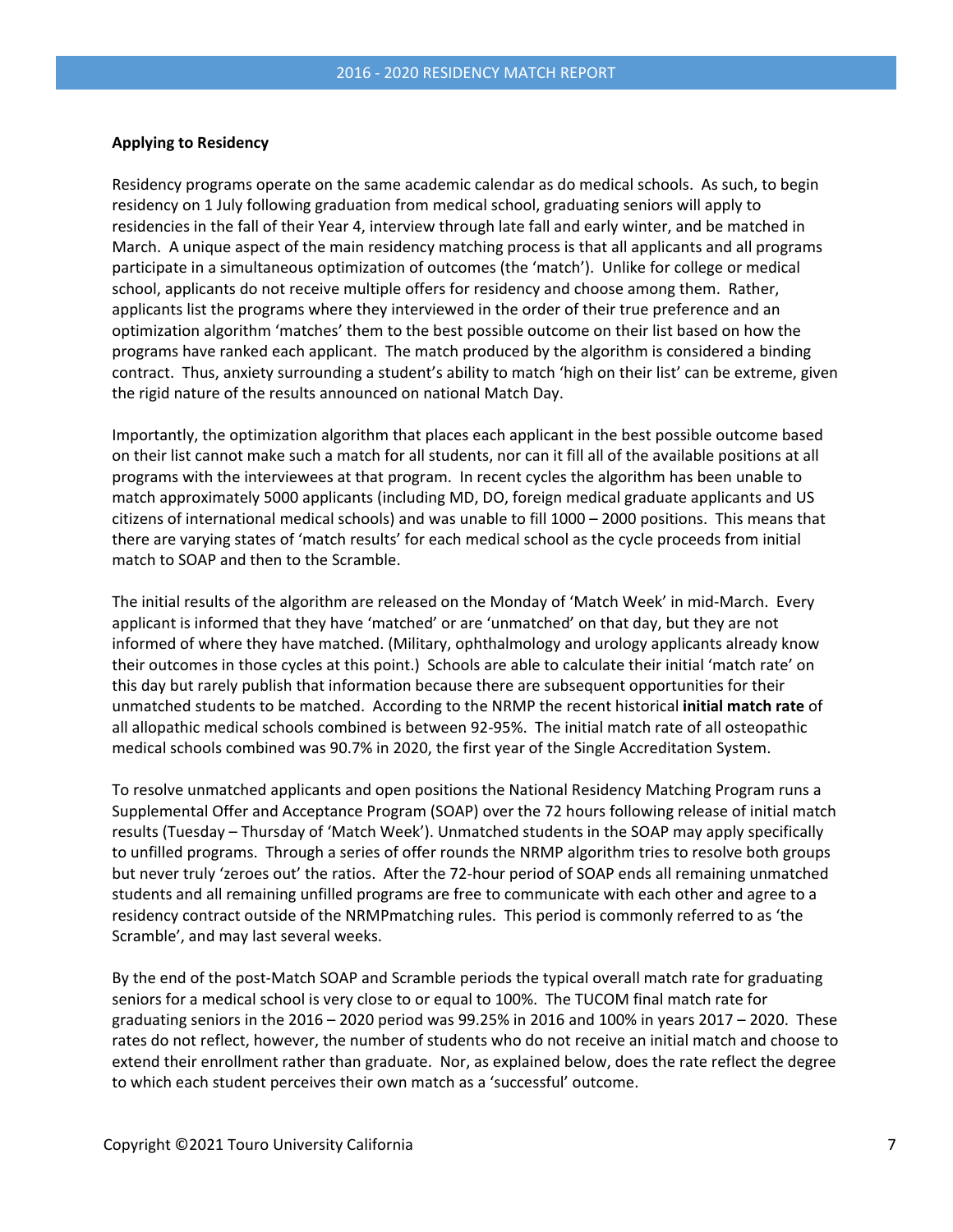## **Guide to Understanding Residency Match Outcomes**

### **Student application and match progress are private and confidential**

Although school officials are aware of each student's applications to residency programs only the student is aware of whether or not they receive an interview. And communication rules expressly forbid school and residency officials from asking students about their progress (*e.g.*, how many interviews did you get?; did you match to your  $1<sup>st</sup>$  choice?). It could be argued that any form of solicitation, such as an anonymous, 'voluntary', survey, of a student's outcome is a form of coercion. Medical schools that publish how many of their graduates receive their  $1<sup>st</sup>$  (or any) choice in the residency match are reporting data obtained through 'voluntary' responses and/or incomplete census of the entire class. And, as noted below, several factors confound any singular meaning of where a student matches on their list.

## **Match rate is a function of specialty choice**

Students are free to choose which type of medicine they train in for residency. But the number of available residency positions in each discipline is strictly limited. Some disciplines have more positions than there are US MD and US DO applicants. Others are close to parity in that ratio, and a number of medical specialties offer fewer residency training positions than the number of US MD and US DO graduates seeking them. Considering only US MD and US DO applicants, the ratios of applicants to positions in the 2020 match were, from high to low:

| <b>Plastic Surgery</b>    | 1.34 | Dermatology               | 0.96 |
|---------------------------|------|---------------------------|------|
| Otolaryngology            | 1.27 | <b>General Surgery</b>    | 0.96 |
| Neurosurgery              | 1.23 | Anesthesiology            | 0.92 |
| Orthopedic Surgery        | 1.22 | Psychiatry                | 0.88 |
| Vascular Surgery          | 1.16 | Diagnostic Radiology      | 0.77 |
| <b>OBGYN</b>              | 1.09 | Pediatrics                | 0.76 |
| Interventional Radiology  | 1.06 | Child Neurology           | 0.72 |
| Ophthalmology             | 1.06 | <b>Radiation Oncology</b> | 0.67 |
| Urology                   | 1.04 | Neurology                 | 0.63 |
| <b>Emergency Medicine</b> | 1.00 | <b>Family Medicine</b>    | 0.62 |
| PM&R                      | 1.00 | <b>Internal Medicine</b>  | 0.57 |
| IM-Peds                   | 0.98 | Pathology                 | 0.46 |
|                           |      |                           |      |

The data above do not include foreign medical graduates or international US citizen graduates who comprise slightly more than 30% of the total applicant pool. Thus, it is inevitable that the national match rate will be < 100% for students applying to popular disciplines such as Orthopedic Surgery, Emergency Medicine, Physical Medicine and Rehabilitation, OBGYN, Urology and Ophthalmology. With the national match rate for US MD applicants to a discipline such as General Surgery being 83%, and 69% for US DO applicants, it is easy to see how a single school's initial match rate can vary simply based on how many of its graduates pursue saturated and over-saturated residency disciplines. Unmatched applicants to those disciplines may SOAP or Scramble into an available preliminary year position and ultimately be counted toward a school's '100%' match rate, but that rate does not reflect the ultimate versus intended outcome for each of those students.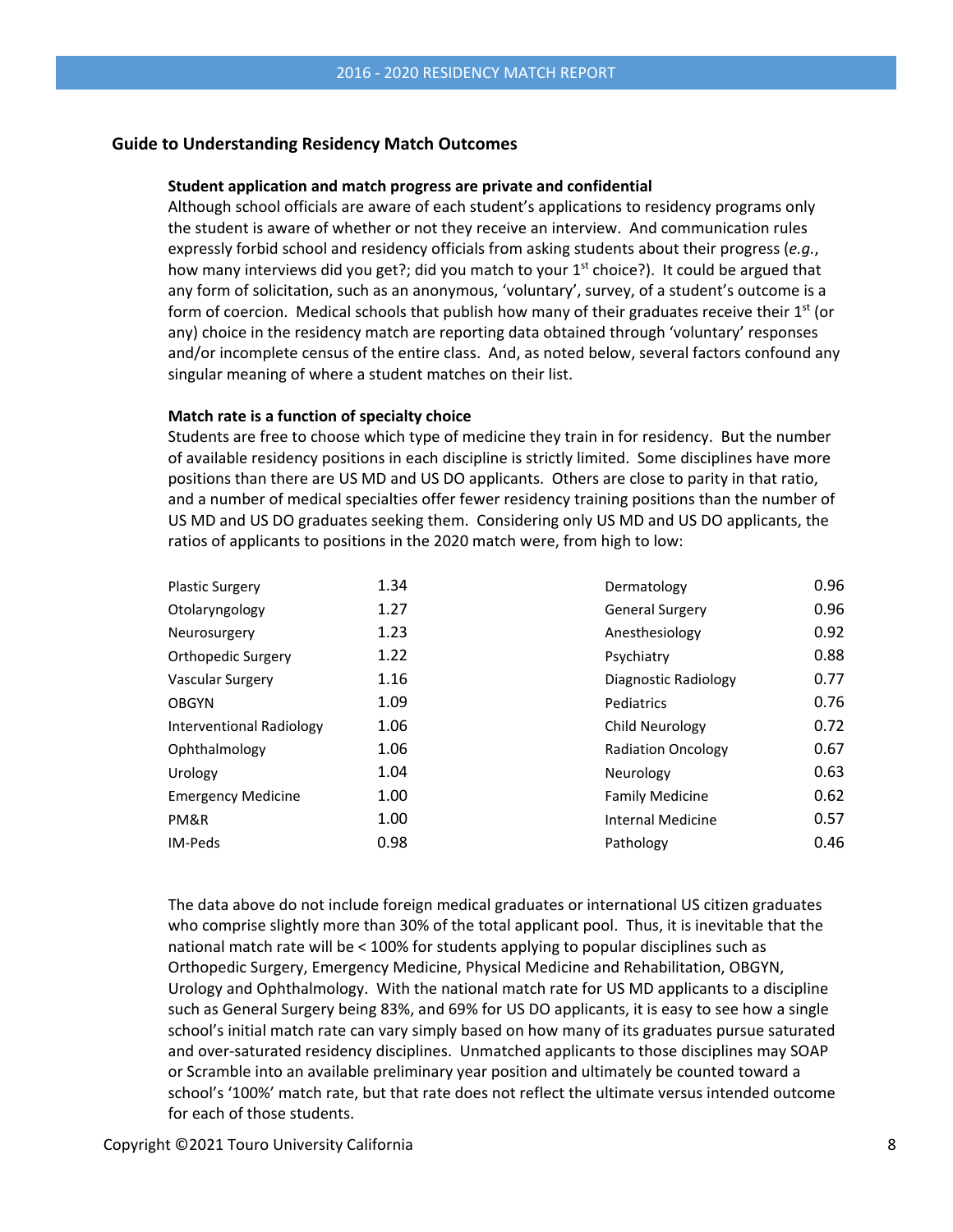## **The outcome that really matters is best defined by each student**

A number of important student experiences are obscured when considering match rates and program matching results including, but not limited to:

- **Continuity of an applicant's desired outcome over time**
	- o If an applicant originally desired to become a radiologist but received no interviews in Radiology, yet matched to the #1 program on their list among their back-up choices in Internal Medicine, they would be counted as having matched their #1 choice. But did that applicant really match to their 'true preference'?
	- $\circ$  Similarly, if an applicant originally desired to match Residency Program X but did not receive an interview from that program, yet matched to the #1 program on their list among the programs that did interview them, then did that applicant really match to their 'true preference'?

## • **Real versus perceived meaning of 'top choice'**

- $\circ$  One applicant's top priority in the match is to stay within their home region and they match to the  $4<sup>th</sup>$  program on their list but are still able to stay in their home region. Another applicant has a high desire to match the #1 program on their list but matches to the  $4<sup>th</sup>$  program instead. Are both applicants equally 'satisfied' or 'dissatisfied' with their outcome?
- o Similarly, one applicant has only 4 interviews and matches to the last program on their preference list; another applicant has 24 interviews and matches to the  $4<sup>th</sup>$  program on their preference list. These outcomes are identical in one aspect, but definitely not necessarily equivalent in the students' experience.

# • **Each applicant defines true preference differently**

- $\circ$  A school's match list reflects, in large part, the program preferences of their graduates. For two applicants who match to the same residency program, the outcome may be a 'true' preference for one but not for the other (for reasons described above). Thus, a program that appears repeatedly on a school's match list does indicate a relationship between the students of that school and the 'legacy' of that residency program. But it does not indicate that all matches to that program represent the same preference outcomes for the students.
- $\circ$  Similarly, if a residency program does not appear on a school's match list there is no way to determine if it is because students at that school are consistently unsuccessful at trying to match to that program (*i.e.*, are not 'competitive' because of where they went to medical school). It may simply mean that students at that school had the option of ranking the program but consistently ranked other programs ahead of it and matched to them. Thus, it is unwise to assume that a school's match list indicates the range (or limit) of training options for future students.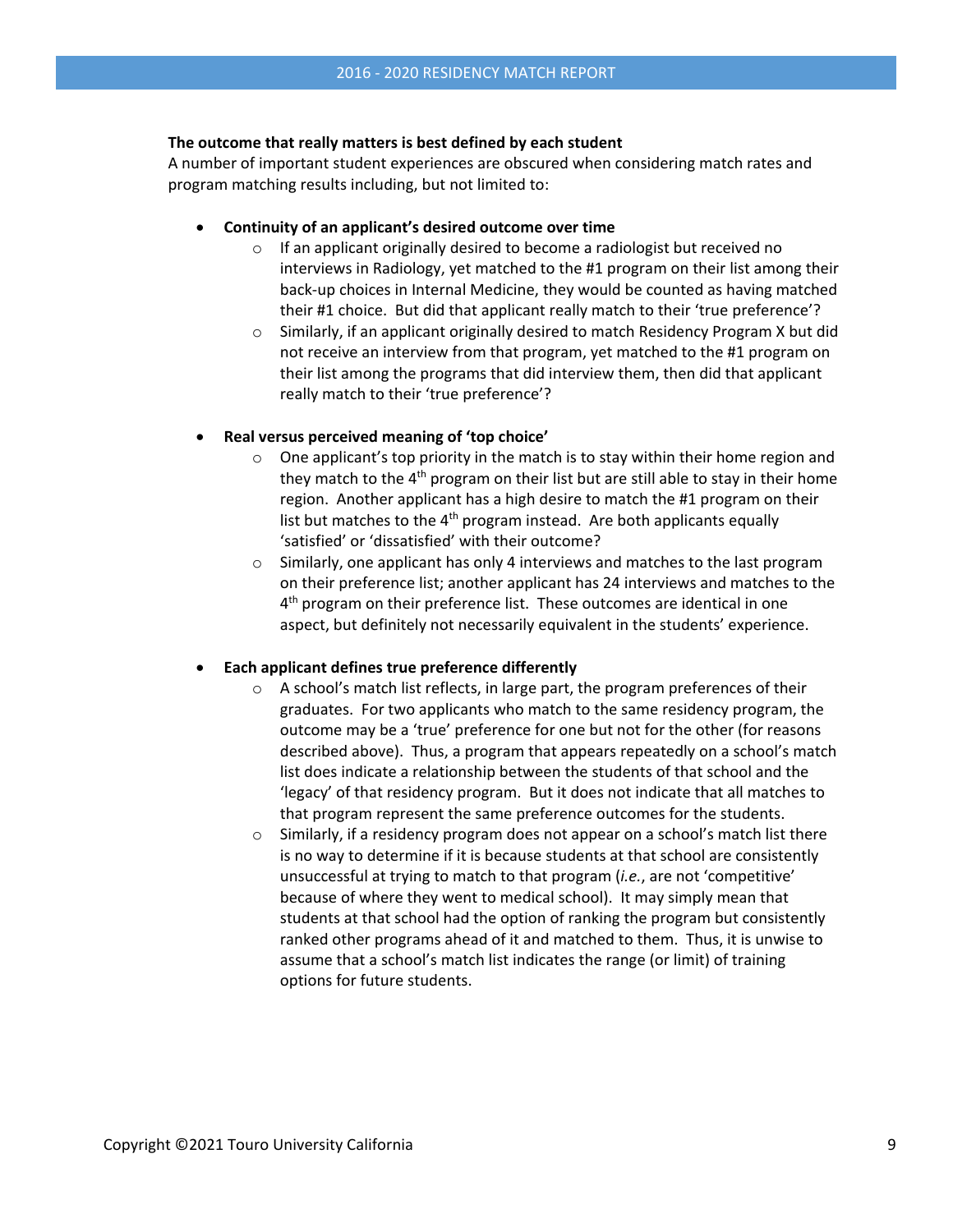# **TUCOM 2016 – 2020 Residency Match Outcomes**

## **Summary Results (categorical and advanced matches):**

- 61% of matched students pursued primary care, including graduates in this period who matched first to a preliminary or transitional year position and then subsequently in a primary care residency.
- TUCOM graduates matched to programs in 42 different states and the District of Columbia during this period, but nearly half of all matches were concentrated on the west coast. 43% of matches were in California, continuing a 4-year and 6-year running average of 40% or higher in-state matches. 48.8% of all matches were to programs in CA, OR, WA, and HI, within the range of 43-50% west coast/Pacific matches each year since 2015.
- The high match rate in California reflects the priority of TUCOM graduates to remain in the state. At the same time, per capita, California has relatively few residency positions (ranking 28th among states in the US). In the 2020 match 297 DO seniors and DO graduates matched to residencies other than Transitional Year in California, and among them were 63 TUCOM students or graduates. Thus, TUCOM applicants constituted 2.1% of the overall DO applicant pool in the 2020 NRMP match, but 21.2% of all DO matches in California. Over the 2016 – 2020 time period TUCOM applicants have matched in California at a similar rate (e.g., 25.2% in 2016, 17% in 2017, 20% in 2018, 16% in 2019).
- Beginning with the Class of 2019 Emergency Medicine became the third most popular residency choice (behind Internal Medicine and Family Medicine), and continues to be so for the Class of 2021.
- TUCOM graduates matched into 21 of 26 different types of residencies in 2020, but the 6 most common choices in this period (FM, IM, EM, Peds, Psych, OBGYN) constituted >75% of all matches. Procedureheavy specialties, including EM, constituted only 20% of all matches, compared to 80% for primary care and patient-based disciplines.



Copyright ©2021 Touro University California 10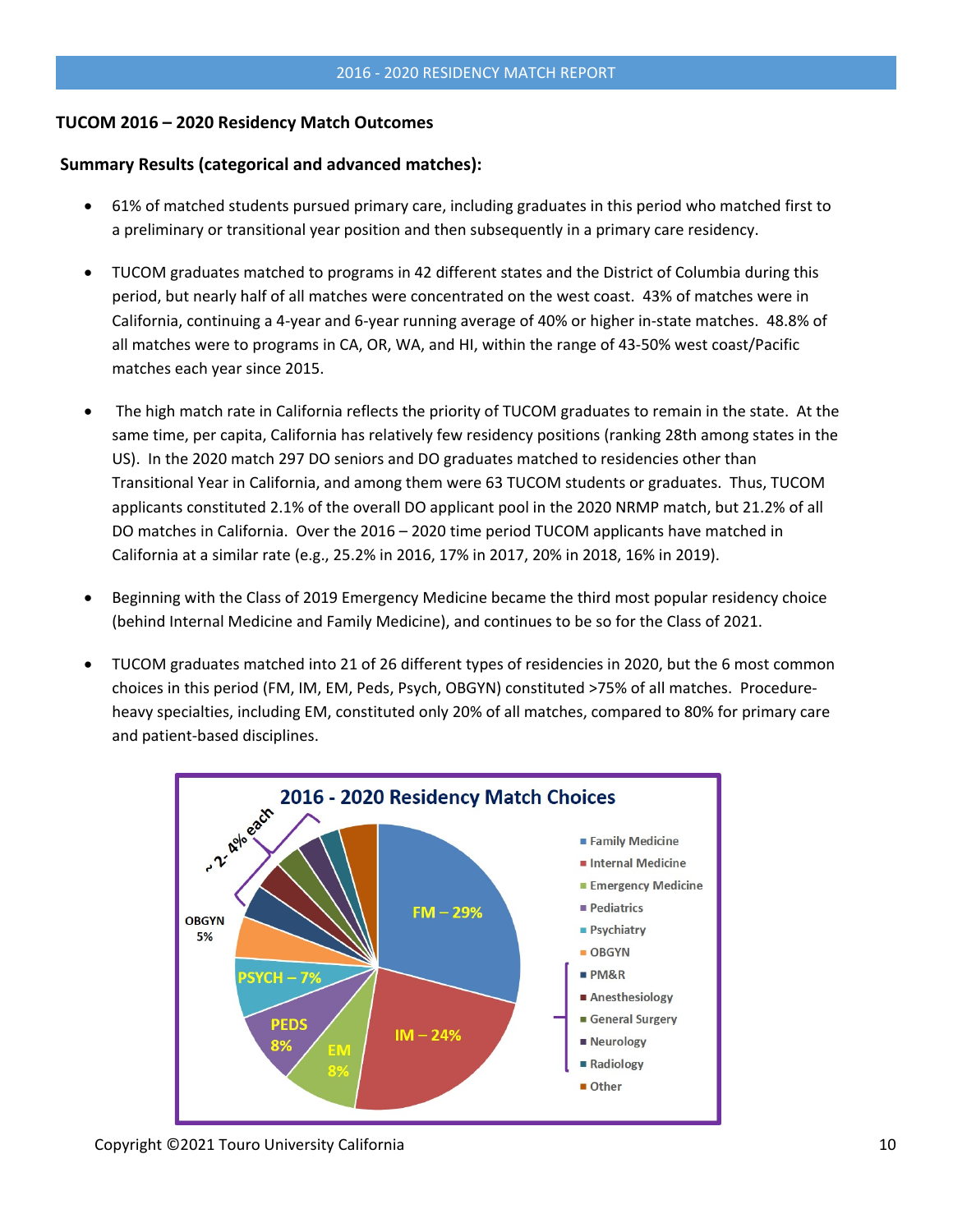#### **2016 – 2020 Residency Matches by Subject\***

#### **ANESTHESIOLOGY**

**University of Arizona College of Medicine - Tucson, AZ Kaweah Delta Health Care District - Visalia, CA Kaweah Delta Health Care District - Visalia, CA Kaweah Delta Health Care District - Visalia, CA Riverside University Health System - Moreno Valley, CA Henry Ford Hospital - Detroit, MI Sunrise Health GME Consortium - Las Vegas, NV Sunrise Health GME Consortium - Las Vegas, NV Maimonides Medical Center - Brooklyn, NY New York Medical Center - Westchester Medical Center - New York, NY SUNY HSC - Brooklyn, NY SUNY Upstate Medical University - Syracuse, NY San Antonio Military Medical Center - Fort Sam Houston, TX San Antonio Military Medical Center - Fort Sam Houston, TX University of Texas Medical Branch - Galveston, TX University of Texas Medical School - Houston, TX University of Texas Medical School - Houston, TX University of Washington Affiliated Hospitals - Seattle, WA University of Washington Affiliated Hospitals - Seattle, WA Medical College of Wisconsin Affiliated Hospitals - Milwaukee, WI**

#### **CHILD NEUROLOGY**

**UCLA Medical Center - Los Angeles, CA**

#### **DERMATOLOGY**

**Affiliated Dermatology - Anthem, AZ Chino Valley Medical Center - Chino, CA Largo Medical Center - Largo, FL St. John's Episcopal Hospital South Shore - Far Rockaway, NY**

#### **EMERGENCY MEDICINE**

**MWU-AZCOM/Kingman Regional Medical Center - Kingman, AZ University of Arizona College of Medicine - Tucson, AZ Desert Regional Medical Center - Palm Springs, CA Desert Regional Medical Center - Palm Springs, CA Desert Regional Medical Center - Palm Springs, CA Desert Regional Medical Center - Palm Springs, CA Kaweah Delta Health Care District - Visalia, CA Kaweah Delta Health Care District - Visalia, CA Kaweah Delta Health Care District - Visalia, CA Kaweah Delta Health Care District - Visalia, CA Kaweah Delta Health Care District - Visalia, CA Naval Medical Center - San Diego, CA St. Joseph's Medical Center - Stockton, CA**

Copyright ©2021 Touro University California 11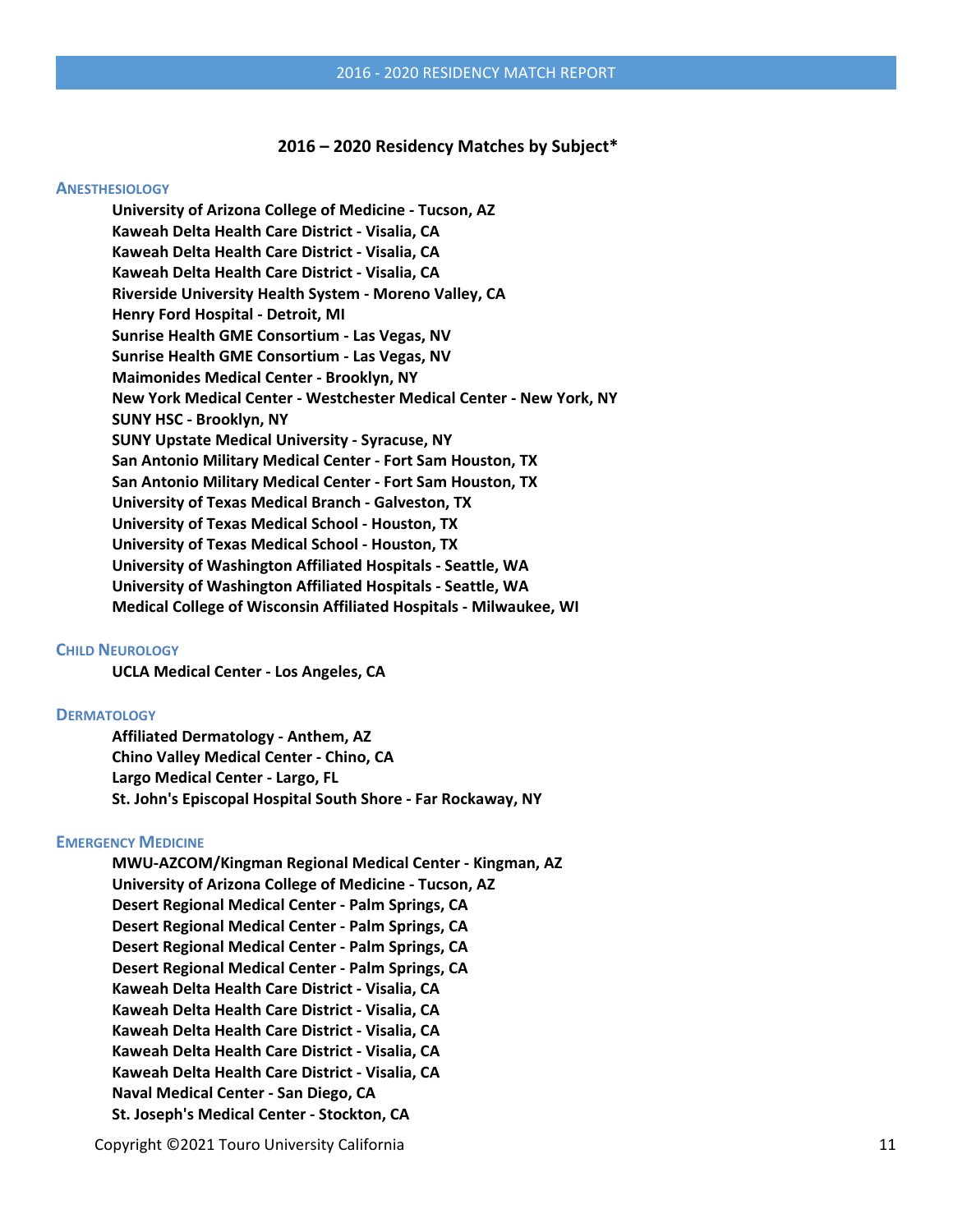**St. Joseph's Medical Center - Stockton, CA St. Joseph's Medical Center - Stockton, CA St. Joseph's Medical Center - Stockton, CA Brandon Regional Hospital - Brandon, FL Oak Hill Hospital - Brooksville, FL Oak Hill Hospital - Brooksville, FL Medical College of Georgia - Augusta, GA Swedish Covenant Hospital - Chicago, IL University of Illinois College of Medicine - Chicago, IL Botsford Hospital - Farmington Hills, MI Genesys Regional Medical Center-Health Park - Grand Blanc, MI Henry Ford Allegiance Health - Jackson, MI Henry Ford Allegiance Health - Jackson, MI Henry Ford Hospital - Detroit, MI Henry Ford Macomb Hospital - Clinton Township, MI Henry Ford Wyandotte Hospital - Wyandotte, MI Western Michigan University Stryker School of Medicine - Kalamazoo, MI Hennepin County Medical Center - Minneapolis, MN Inspira Medical Center Woodbury - Vineland, NJ Coney Island Hospital - Brooklyn, NY Coney Island Hospital - Brooklyn, NY New York - Presbyterian Hospital Brooklyn Methodist Hospital - Brooklyn, NY New York - Presbyterian Hospital Brooklyn Methodist Hospital - Brooklyn, NY St. Barnabas Hospital - Bronx, NY St. Barnabas Hospital - Bronx, NY St. Barnabas Hospital - Bronx, NY SUNY Upstate Medical University - Syracuse, NY Zucker School of Medicine - Northwell Staten Island University - Staten Island, NY Campbell University Cape Fear - Fayetteville, NC St. Elizabeth Boardman Hospital - Boardman, OH University Hospitals Osteopathic Consortium - St. John Medical Center - Westlake, OH Oklahoma State University Medical Center - Lawton, OK Oregon Health & Science University - Portland, OR Albert Einstein Medical Center - Philadelphia, PA Aria Health - Philadelphia, PA Drexel Univ Hahnemann University Hospital - Philadelphia, PA Lehigh Valley Hospital - Allentown, PA Reading Hospital Medical Center - West Reading, PA Thomas Jefferson University - Philadelphia, PA University of Pittsburgh Medical Center Hamot Medical Center - Erie, PA San Antonio Military Medical Center - Fort Sam Houston, TX Texas Tech University Affil - El Paso, TX University of Texas Health Science Center - San Antonio, TX**

#### **FAMILY MEDICINE**

**Providence Hospital - Anchorage, AK Providence Hospital - Providence, AK University of Arizona College of Medicine - Phoenix, AZ**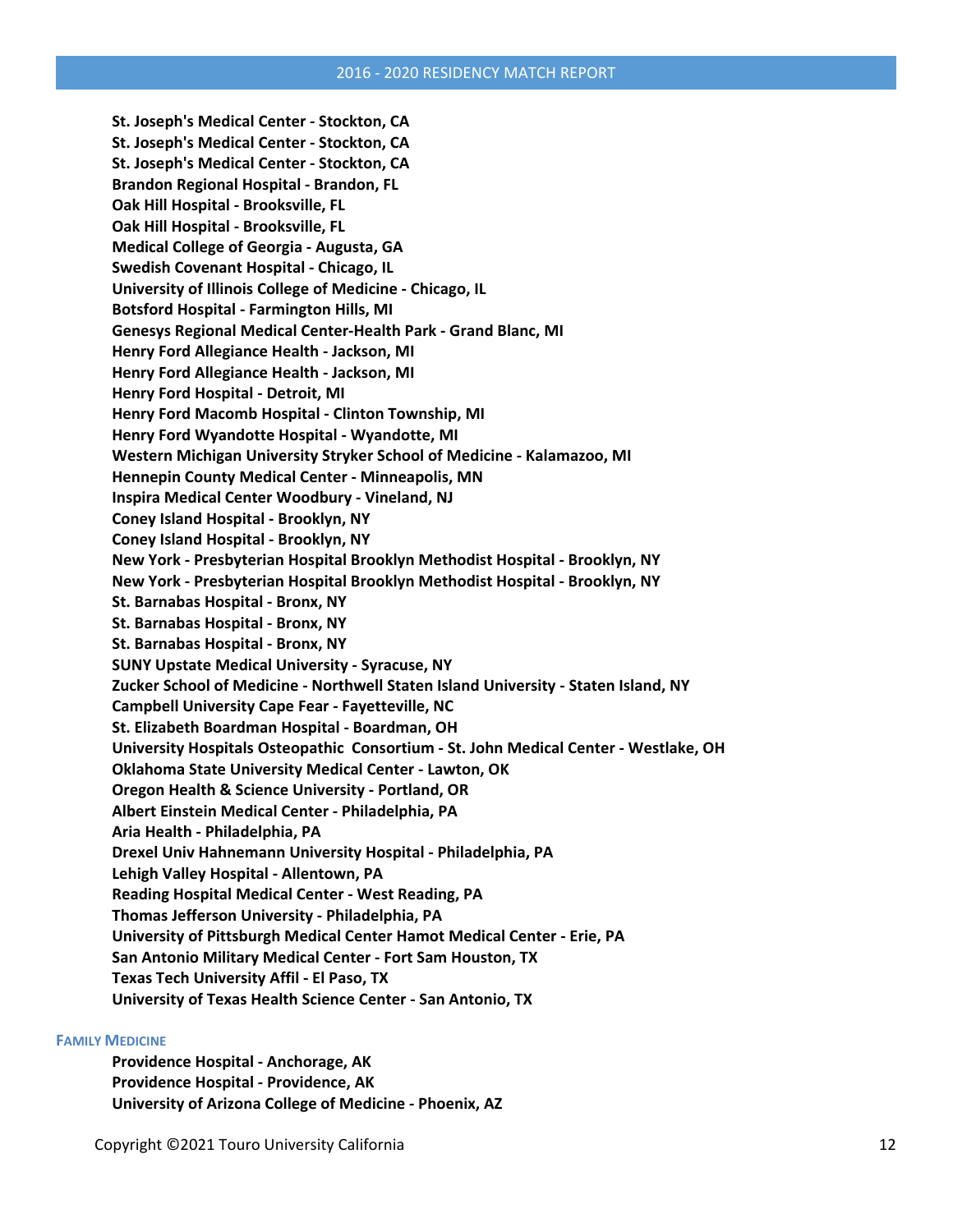**Adventist Health Glendale - Glendale, CA Arrowhead Regional Medical Center - Colton, CA Borrego Health Family Medicine - Hemet, CA California Hospital Medical Center - Los Angeles, CA Chino Valley Medical Center - Chino, CA Chino Valley Medical Center - Chino, CA Chino Valley Medical Center - Chino, CA Citrus Valley Health Partners - West Covina, CA Citrus Valley Health Partners - West Covina, CA College Medical Center - Long Beach, CA Community Memorial Health System - Ventura, CA Community Memorial Health System - Ventura, CA Community Memorial Health System - Ventura, CA Community Memorial Health System - Ventura, CA Contra Costa Regional Medical Center - Martinez, CA David Grant Medical Center - Travis AFB, CA Eisenhower Medical Center - Rancho Mirage, CA Eisenhower Medical Center - Rancho Mirage, CA Family Health Centers of San Diego - San Diego, CA Family Health Centers of San Diego - San Diego, CA Glendale Adventist Medical Center - Glendale, CA Harbor - UCLA Medical Center - Torrance, CA Harbor - UCLA Medical Center - Torrance, CA John Muir Health - Walnut Creek, CA John Muir Health - Walnut Creek, CA John Muir Health - Walnut Creek, CA John Muir Health - Walnut Creek, CA John Muir Health - Walnut Creek, CA Kaiser Permanente - Fontana, CA Kaiser Permanente - Fontana, CA Kaiser Permanente - Fontana, CA Kaiser Permanente - Los Angeles, CA Kaiser Permanente - Napa/Solano - Vallejo, CA Kaiser Permanente - Orange County - Anaheim, CA Kaiser Permanente - San Jose, CA Kaiser Permanente - San Jose, CA Kaiser Permanente - Santa Rosa, CA Kaiser Permanente - Santa Rosa, CA Kaiser Permanente - Santa Rosa, CA Kaiser Permanente - Santa Rosa, CA Kaweah Delta Health Care District - Visalia, CA Loma Linda University - Loma Linda, CA Long Beach Memorial Medical Center - Long Beach, CA Long Beach Memorial Medical Center - Long Beach, CA Long Beach Memorial Medical Center - Long Beach, CA Marian Regional Medical Center - Santa Maria, CA Marian Regional Medical Center - Santa Maria, CA Marian Regional Medical Center - Santa Maria, CA**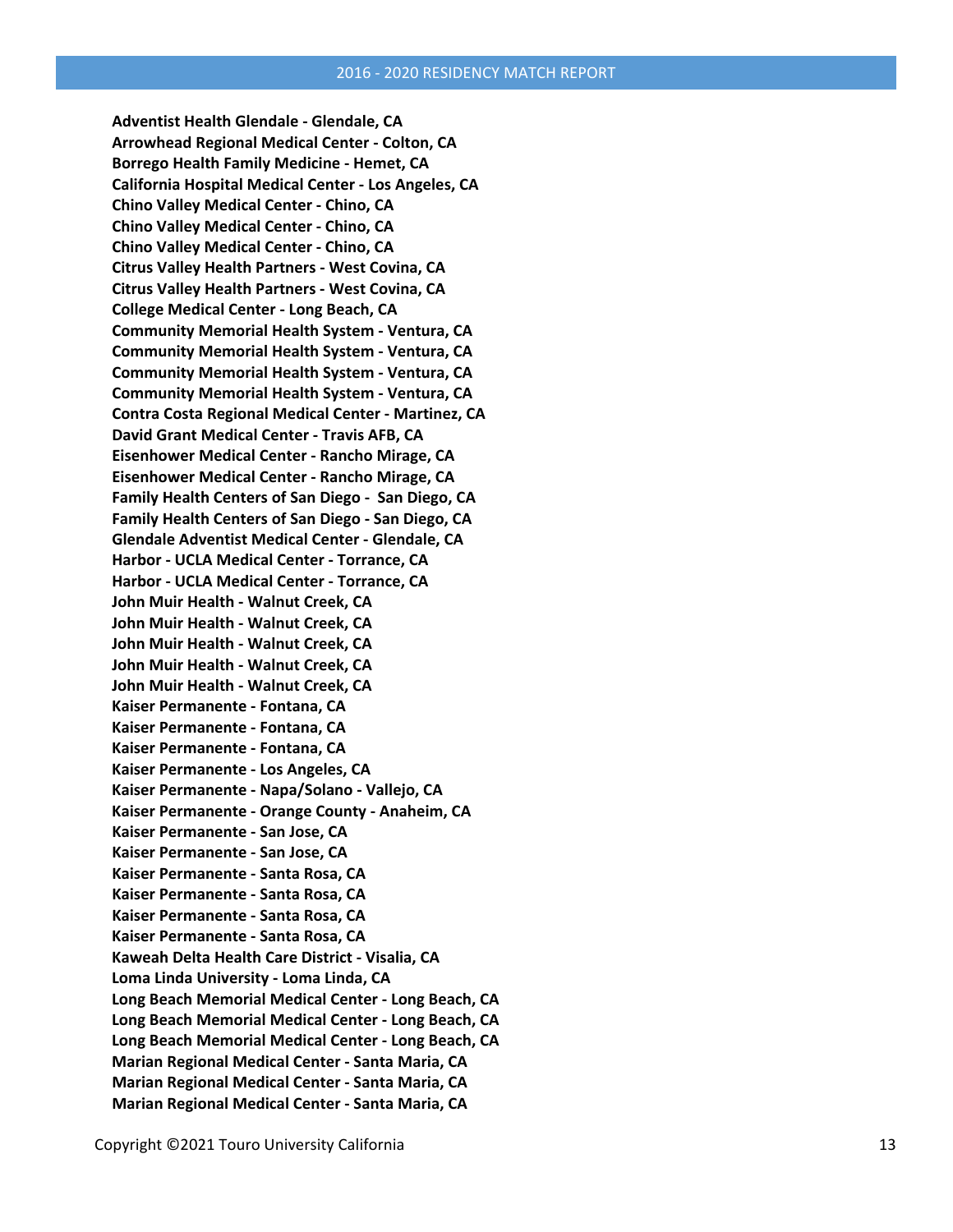**Marian Regional Medical Center - Santa Maria, CA Marian Regional Medical Center - Santa Maria, CA Marian Regional Medical Center - Santa Maria, CA Marian Regional Medical Center - Santa Maria, CA Mercy Medical Center - Merced, CA Mercy Medical Center - Merced, CA Mercy Medical Center - Redding, CA Mercy Medical Center - Redding, CA Mercy Medical Center - Redding, CA Mercy Medical Center - Redding, CA Natividad Medical Center - Salinas, CA Natividad Medical Center - Salinas, CA Natividad Medical Center - Salinas, CA Natividad Medical Center - Salinas, CA Naval Hospital - Camp Pendleton, CA Naval Hospital - Camp Pendleton, CA PIH Health Downey - Downey, CA PIH Health Hospital - Downey, CA Riverside University Health System - Moreno Valley, CA Riverside University Health System - Moreno Valley, CA Riverside University Health System - Moreno Valley, CA Riverside University Health System - Moreno Valley, CA Riverside University Health System - Moreno Valley, CA San Joaquin General Hospital - French Camp, CA San Joaquin General Hospital - French Camp, CA San Joaquin General Hospital - French Camp, CA San Joaquin General Hospital - French Camp, CA Scripps Mercy Hospital - Chula Vista, CA Shasta Community Health Center - Redding, CA Shasta Community Health Center - Redding, CA St. Joseph's Medical Center - Stockton, CA Sutter Health - Sacramento, CA Sutter Health - Sacramento, CA Sutter Health - Sacramento, CA UC Irvine Medical Center - Orange, CA UC Irvine Medical Center - Orange, CA UC San Diego Medical Center - San Diego, CA UC San Francisco - Fresno, CA UC San Francisco - Fresno, CA UC San Francisco - Fresno, CA UC San Francisco - Fresno, CA UC San Francisco - Fresno, CA Valley Consortium - Modesto, CA Valley Consortium - Modesto, CA Valley Consortium - Modesto, CA Valley Consortium - Modesto, CA Valley Consortium - Modesto, CA Valley Consortium - Modesto, CA**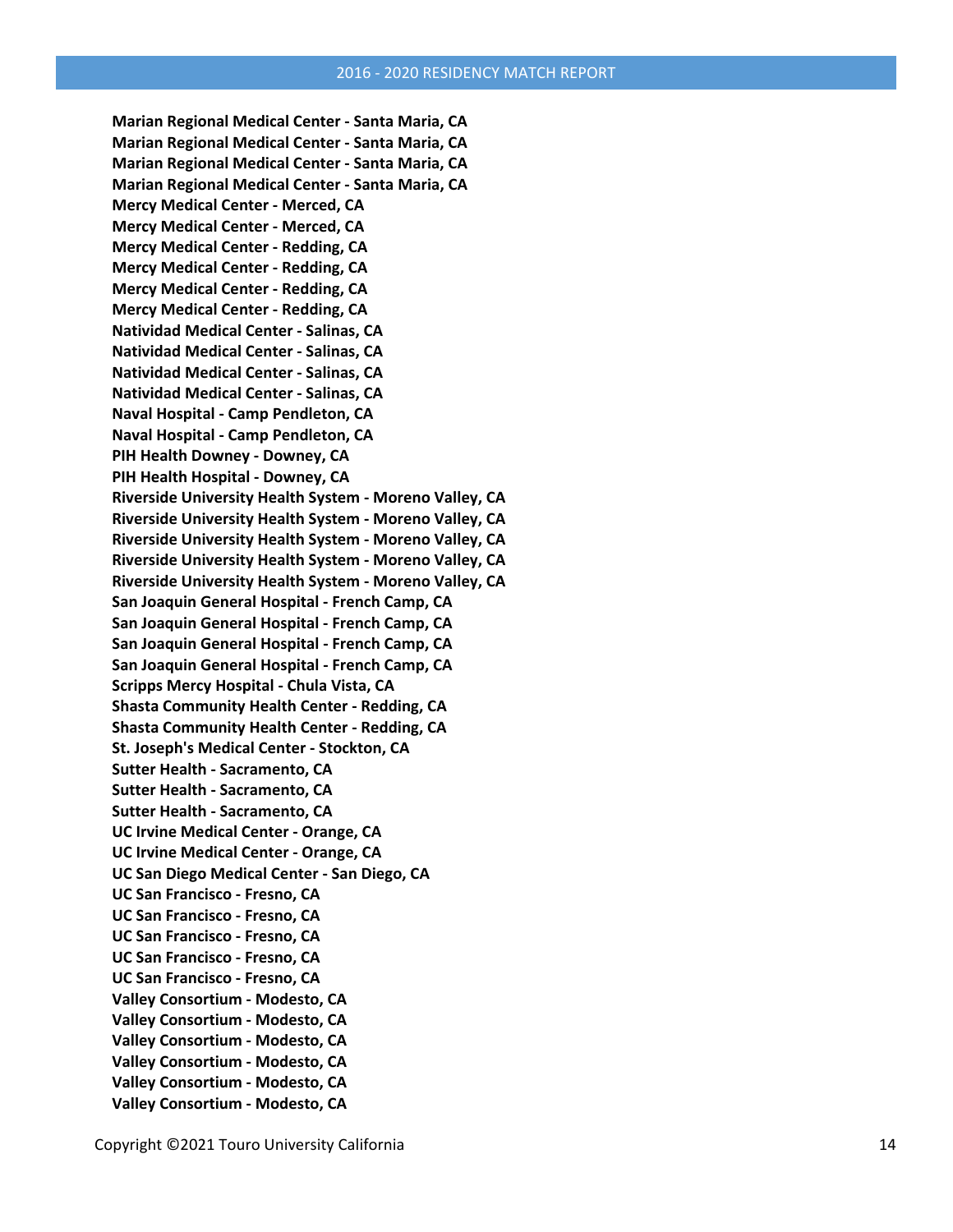**Valley Consortium - Modesto, CA Valley Consortium - Modesto, CA Valley Consortium - Modesto, CA Valley Consortium - Modesto, CA Valley Consortium - Modesto, CA Valley Consortium - Modesto, CA Ventura County Medical Center - Ventura, CA Ventura County Medical Center - Ventura, CA White Memorial Medical Center - Los Angeles, CA White Memorial Medical Center - Los Angeles, CA St. Mary Corwin Medical Center - Pueblo, CO St. Mary Corwin Medical Center - Pueblo, CO St. Mary's Hospital - Grand Junction, CO Still OPTI - Peak Vista FMRP - Colorado Springs, CO Eastern Connecticut Health Network - Manchester, CT Manchester Memorial Hospital - Manchester, CT Wright Center National Family Medicine - Washington, DC Broward Hospital District - Ft. Lauderdale, FL Naval Hospital - Jacksonville, FL Oak Hill Hospital - Brooksville, FL MacNeal Hospital - Berwyn, IL Northwestern McGaw/Northwestern Memorial Hospital/VA - Chicago, IL University of Illinois College of Medicine - UIH - Chicago, IL Swedish Covenant Hospital - Chicago, IL Louisiana State University - New Orleans, LA Central Maine Medical Center - Lewiston, ME Maine-Dartmouth Family Medicine Program - Augusta, ME Detroit Wayne County Health Authority GME - Detroit, MI Metro Health Hospital - Wyoming, MI Hennepin County Medical Center - Minneapolis, MN University of Minnesota Medical School - N. Memorial - Minneapolis, MN East Central Mississippi Health - Meridian, MS Capital Regional Medical Center - Jefferson City, MO Des Peres Hospital - St. Louis, MO Northeast Regional Medical Center – Kirksville, MO University of Missouri - Kansas City, MO University of Montana - Missoula, MT Nellis Air Force Base - Las Vegas, NV Sunrise Health GME Consortium - Las Vegas, NV Sunrise Health GME Consortium - Las Vegas, NV University of Nevada Affiliated Hospitals - Las Vegas, NV University of Nevada Reno School of Medicine - Reno, NV Ocean Medical Center - Brick, NJ MediSys Health Network - Flushing, NY Eastern Niagara Medical Center - Lockport, NY Eastern Niagara Medical Center - Lockport, NY Icahn School of Medicine at Mount Sinai - New York, NY Jamaica Hospital Medical Center - Jamaica, NY**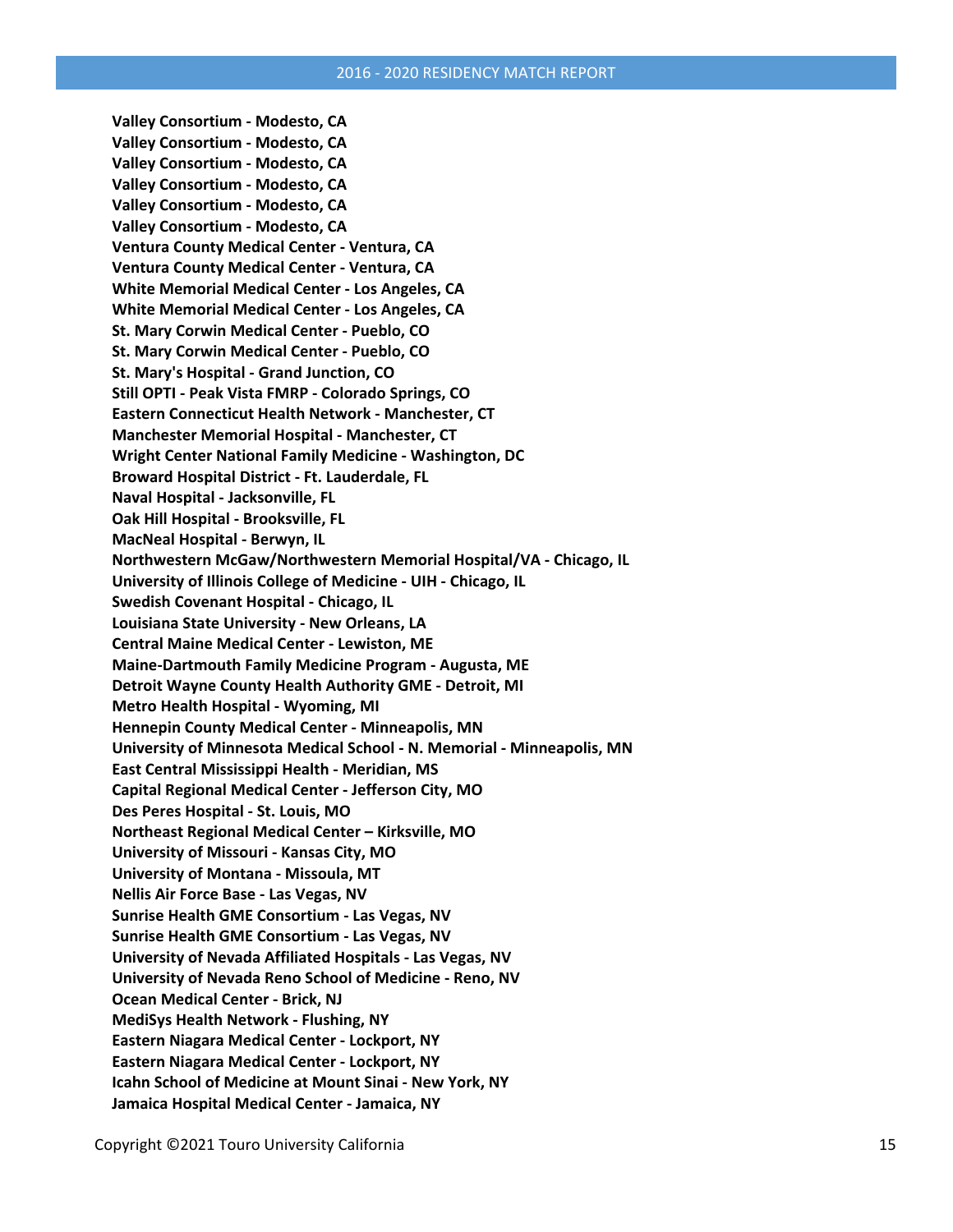**Orange Regional Medical Center - Middletown, NY Our Lady of Lourdes Memorial Hospital - Binghamton, NY St. John's Episcopal Hospital South Shore - Far Rockaway, NY St. John's Episcopal Hospital South Shore - Far Rockaway, NY St. John's Episcopal Hospital South Shore - Far Rockaway, NY Wilson Memorial Regional Medical Center - Johnson City, NY Zucker Northwell School of Medicine - Phelps Hospital - Sleepy Hollow, NY Zucker Northwell School of Medicine - Plainview Hospital - Plainview, NY OMNEE Southeastern Health - Lumberton, NC OMNEE Southeastern Health - Lumberton, NC Adena Health Systems - Chillicothe, OH Adena Health Systems - Chillicothe, OH Adena Health Systems - Chillicothe, OH The Wright Center - Richmond, OH Wright State University Boonshoft School of Medicine - Dayton, OH Good Samaritan Regional Medical Center - Corvallis, OR Aria Health - Philadelphia, PA Suburban Community Hospital - East Norriton, PA Baylor - Scott & White - Round Rock, TX Conroe Regional Medical Center - Conroe, TX Darnall Army Community Hospital - Ft. Hood, TX McLennan County Family Medicine - Waco, TX Methodist Health System - Dallas, TX Lewis Gale Hospital Montgomery - Blacksburg, VA Central WA Family Medicine - Ellensburg, WA Community Health Care - Tacoma, WA MultiCare Good Samaritan Hospital - Puyallup, WA MultiCare Good Samaritan Hospital - Puyallup, WA Puyallup Tribal Health Authority - Tacoma, WA Skagit Regional Health - Mount Vernon, WA Valley Medical Center - Renton, WA Valley Medical Center - Renton, WA Wright Center National Family Medicine - Auburn, WA Monroe Clinic - Monroe, WI University of Wisconsin School of Medicine and Public Health - Wausau, WI**

#### **General Surgery**

**Naval Medical Center - San Diego, CA Riverside Community Hospital - Riverside, CA UC San Francisco - Fresno, CA Sky Ridge Medical Center - Lone Tree, CO St. Anthony Hospital - Lakewood, CO Kendall Regional Medical Center - Miami, FL University of Hawaii - Honolulu, HI Henry Ford Macomb Hospital - Clinton Township, MI Mountain View Hospital - Las Vegas, NV HMH - Palisades Medical Center - North Bergen, NJ**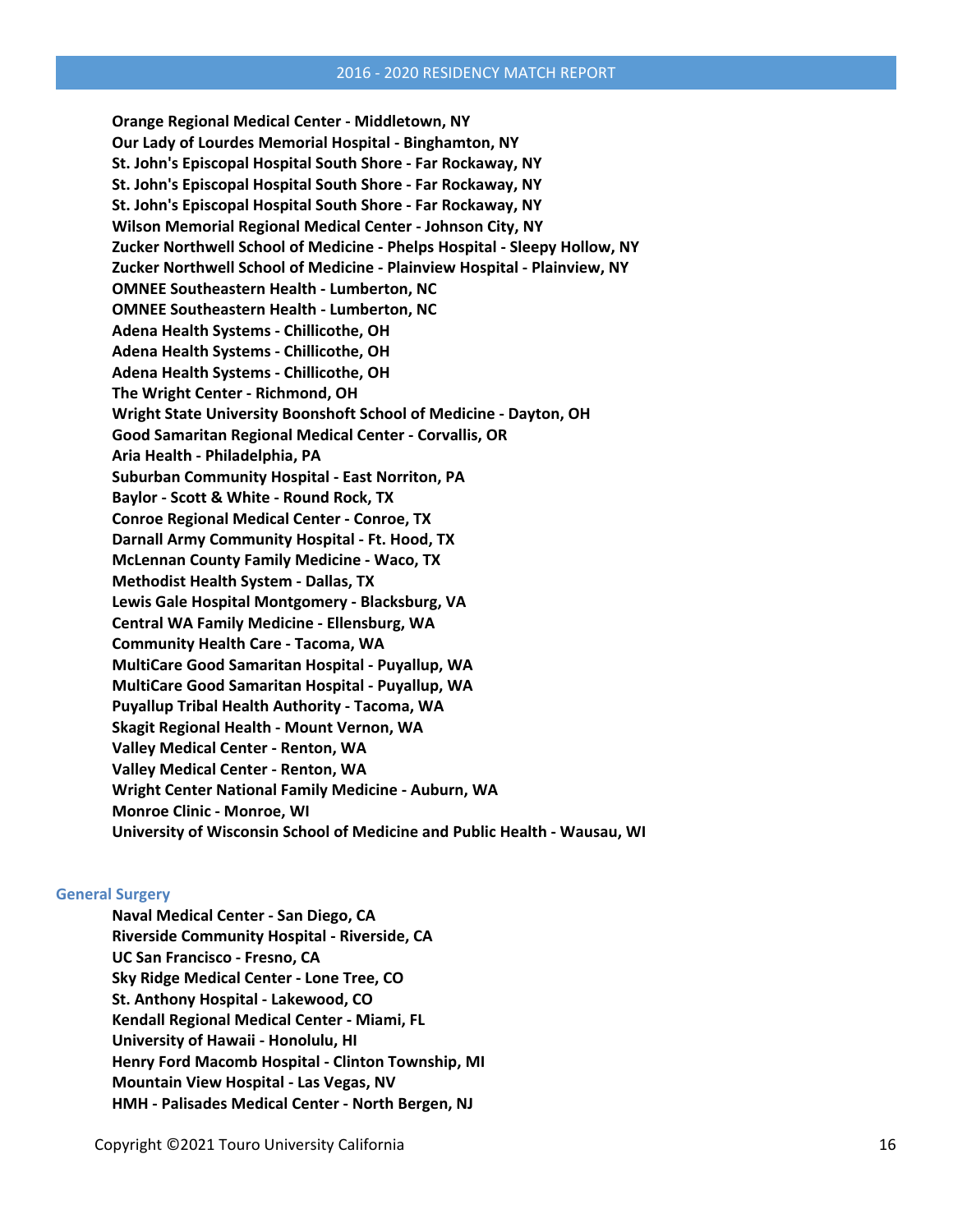**MediSys Health Network - Flushing, NY Orange Regional Medical Center - Middletown, NY St. John's Episcopal Hospital South Shore - Far Rockaway, NY Campbell University Cape Fear - Fayetteville, NC St. Vincent Medical Center - Toledo, OH UPMC Horizon - Farrell, PA UPMC Pinnacle Hospitals - Harrisburg, PA Naval Med Center Portsmouth - Norfolk, VA Naval Med Center Portsmouth - Norfolk, VA**

#### **INTERNAL MEDICINE**

**KCU/Unity Health - Searcy, AR University of Arizona College of Medicine - Phoenix, AZ Verde Valley Medical Center - Cottonwood, AZAdventist Health White Memorial - Los Angeles, CA Adventist Health White Memorial - Los Angeles, CA Alameda Health System - Highland Hospital - Oakland, CA Alameda Health System - Highland Hospital - Oakland, CA Alameda Health System - Highland Hospital - Oakland, CA Alameda Health System - Highland Hospital - Oakland, CA Alameda Health System - Highland Hospital - Oakland, CA Alameda Health System - Highland Hospital - Oakland, CA Arrowhead Regional Medical Center - Colton, CA Arrowhead Regional Medical Center - Colton, CA Cedars-Sinai Medical Center - Los Angeles, CA College Medical Center - Long Beach, CA Community Memorial Health System - Ventura, CA Community Memorial Health System - Ventura, CA Community Memorial Health System - Ventura, CA Desert Regional Medical Center - Palm Springs, CA Desert Regional Medical Center - Palm Springs, CA Desert Regional Medical Center - Palm Springs, CA Kaiser Permanente - Los Angeles, CA Kaiser Permanente - Oakland, CA Kaiser Permanente - Oakland, CA Kaiser Permanente - Santa Clara, CA Kaiser Permanente - Santa Clara, CA Kaiser Permanente - Santa Clara, CA Kaiser Permanente - Santa Clara, CA Kern Medical Center - Bakersfield, CA Loma Linda University - Loma Linda, CA Loma Linda University - Loma Linda, CA Loma Linda University - Loma Linda, CA Loma Linda University - Loma Linda, CA Naval Medical Center - San Diego, CA Riverside Community Hospital - Riverside, CA Riverside Community Hospital - Riverside, CA Riverside Community Hospital - Riverside, CA**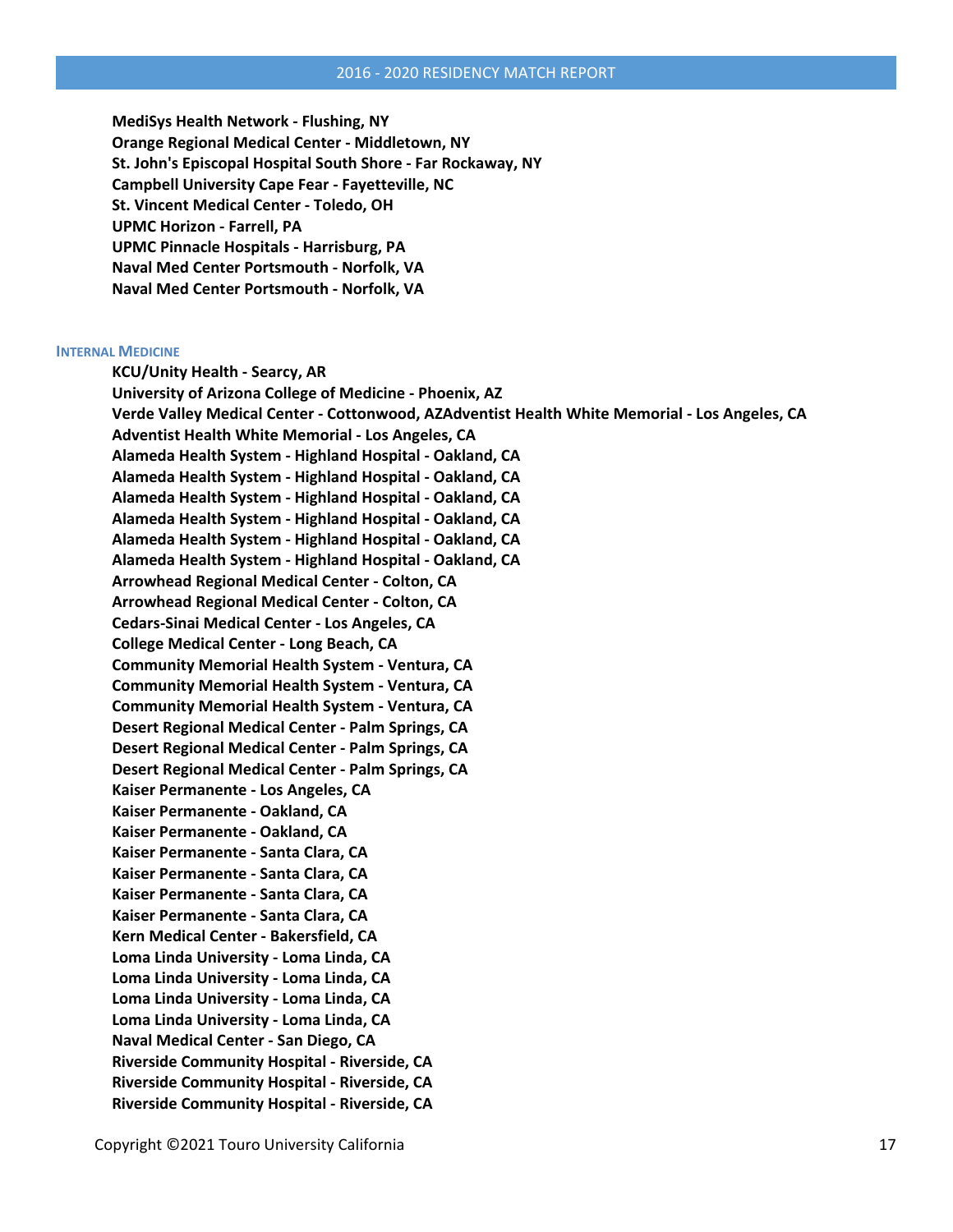**Santa Barbara Cottage Hospital - Santa Barbara, CA Santa Clara Valley Medical Center - San Jose, CA Santa Clara Valley Medical Center - San Jose, CA Santa Clara Valley Medical Center - San Jose, CA Santa Clara Valley Medical Center - San Jose, CA Scripps Mercy Hospital - San Diego, CA Scripps Mercy Hospital - San Diego, CA Scripps Mercy Hospital - San Diego, CA Scripps Mercy Hospital - San Diego, CA Scripps Mercy Hospital - San Diego, CA Scripps Mercy Hospital - San Diego, CA St. Joseph's Medical Center - Stockton, CA St. Mary Medical Center - Long Beach, CA St. Mary's Medical Center - San Francisco, CA St. Mary's Medical Center - San Francisco, CA St. Mary's Medical Center - San Francisco, CA St. Mary's Medical Center - San Francisco, CA St. Mary's Medical Center - San Francisco, CA St. Mary's Medical Center - San Francisco, CA St. Mary's Medical Center - San Francisco, CA UC Irvine Medical Center - Orange, CA UC Irvine Medical Center - Orange, CA UC Irvine Medical Center - Orange, CA UC Irvine Medical Center - Orange, CA UC Riverside School of Medicine - Riverside, CA UC Riverside School of Medicine - Riverside, CA UC Riverside School of Medicine - Riverside, CA UC Riverside School of Medicine - Riverside, CA UC Riverside School of Medicine - Riverside, CA UC Riverside School of Medicine - Riverside, CA UC San Francisco - Fresno, CA UC San Francisco - Fresno, CA UC San Francisco - Fresno, CA UC San Francisco - Fresno, CA UC San Francisco - Fresno, CA UC San Francisco - Fresno, CA UC San Francisco - Fresno, CA UC San Francisco - Fresno, CA University of California Davis/Travis AFB - Davis, CA HealthONE - Lone Tree, CO University of Connecticut School of Medicine - Farmington, CT University of Connecticut School of Medicine - Farmington, CT Christiana Care - Newark, DE Jackson Memorial Hospital - Miami, FL Jackson Memorial Hospital - Miami, FL Larkin Community Hospital - South Miami, FL Larkin Community Hospital - South Miami, FL Larkin Community Hospital - South Miami, FL**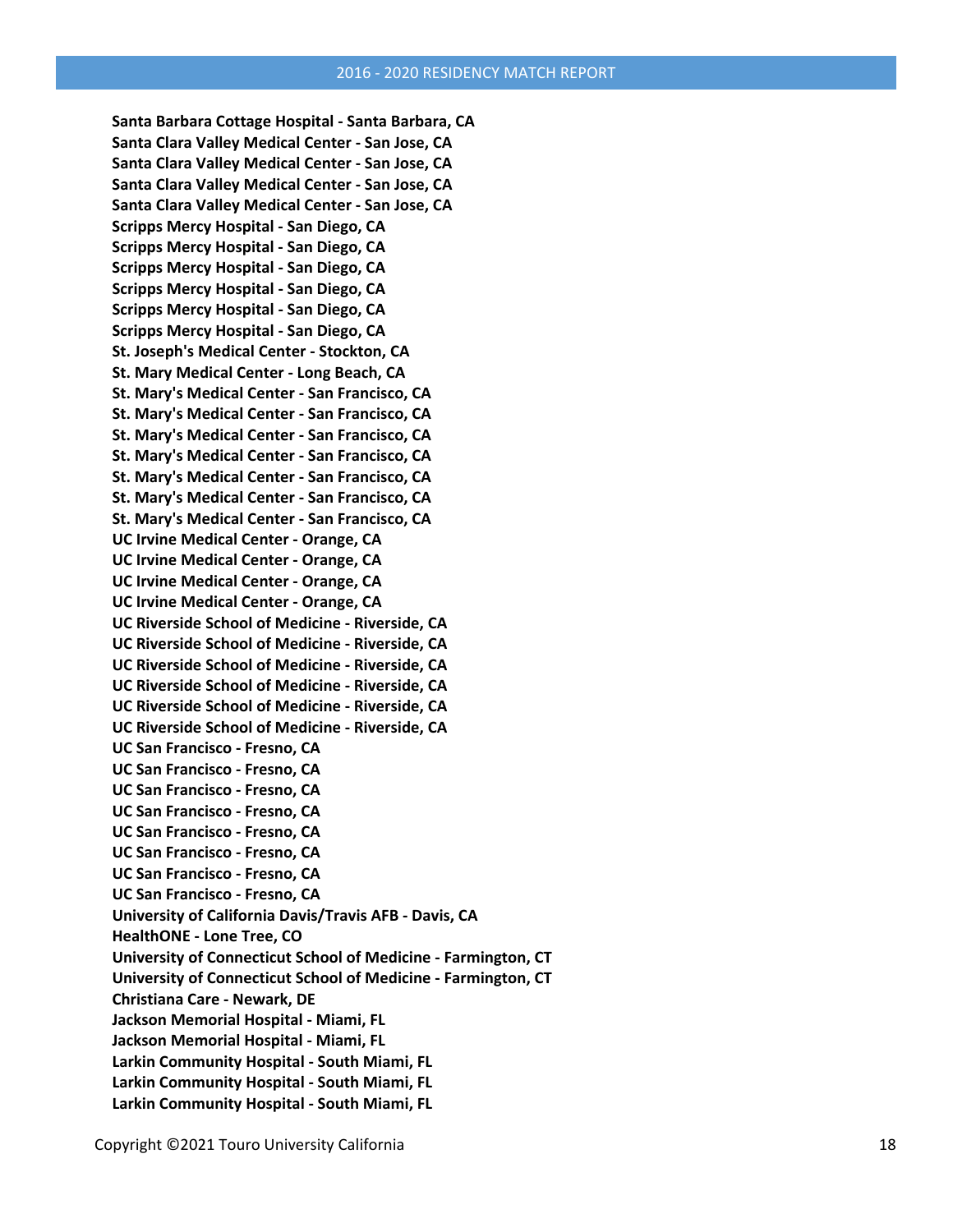**Palmetto General Hospital - Hialeah, FL St. Joseph's Lakeland Regional Medical Center - Lakeland, FL Tripler Army Medical Center - Honolulu, HI University of Hawaii - Honolulu, HI Mercy Medical Center - Des Moines, IA Boise VA Medical Center - Boise, ID Advocate Lutheran General Hospital - Park Ridge, IL Cook County Health and Hospitals System - Chicago, IL Cook County Health and Hospitals System - Chicago, IL Walter Reed Army Medical Center - Bethesda, MD Walter Reed Army Medical Center - Bethesda, MD Mt. Auburn Hospital - Cambridge, MA Botsford Hospital - Farmington Hills, MI Henry Ford Macomb Hospital - Clinton Township, MI Lakeland Regional Medical Center - St. Joseph, MI Mercy Health - Muskegon, MI Mercy Health - Muskegon, MI Metro Health/University of Michigan Health - Wyoming, MI Spectrum Health/Michigan State University - Grand Rapids, MI Hennepin County Medical Center - Minneapolis, MN Mercy Hospital - St Louis, MO Research Medical Center - Overland Park, MO St. Louis University School of Medicine - St. Louis, MO University Hospital - Columbia, MO University of Nebraska Medical Center - Omaha, NE University of Nevada Las Vegas School of Medicine - Las Vegas, NV University of Nevada Las Vegas School of Medicine - Las Vegas, NV University of Nevada Las Vegas School of Medicine - Las Vegas, NV University of Nevada Las Vegas School of Medicine - Las Vegas, NV Valley Hospital Medical Center - Las Vegas, NV Valley Hospital Medical Center - Las Vegas, NV CarePoint Health - Bayonne Medical Center - Bayonne, NJ Hackensack UMC Palisades - North Bergen, NJ Palisades Medical Center - North Bergen, NJ University of New Mexico School of Medicine - Albuquerque, NM Coney Island Hospital - Brooklyn, NY Montefiore Medical Center - Einstein - Bronx, NY New York - Presbyterian Hospital Brooklyn Methodist Hospital - Brooklyn, NY Stony Brook Teach Hosps - Southampton, NY Woodhull Medical Center - Brooklyn, NY Zucker Northwell School of Medicine - Lenox Hill Hospital - New York, NY Zucker Northwell School of Medicine - Staten Island University - Staten Island, NY Zucker School of Medicine - Northwell Lenox Hill Hospital - New York, NY Carolinas Health Care System - Blue Ridge, NC Christ Hospital - Cincinnati, OH CORE/Summa Western Reserve Hospital - Cuyahoga Falls, OH Fairfield Medical Center - Lancaster, OH Jewish Hospital - Cincinnati, OH**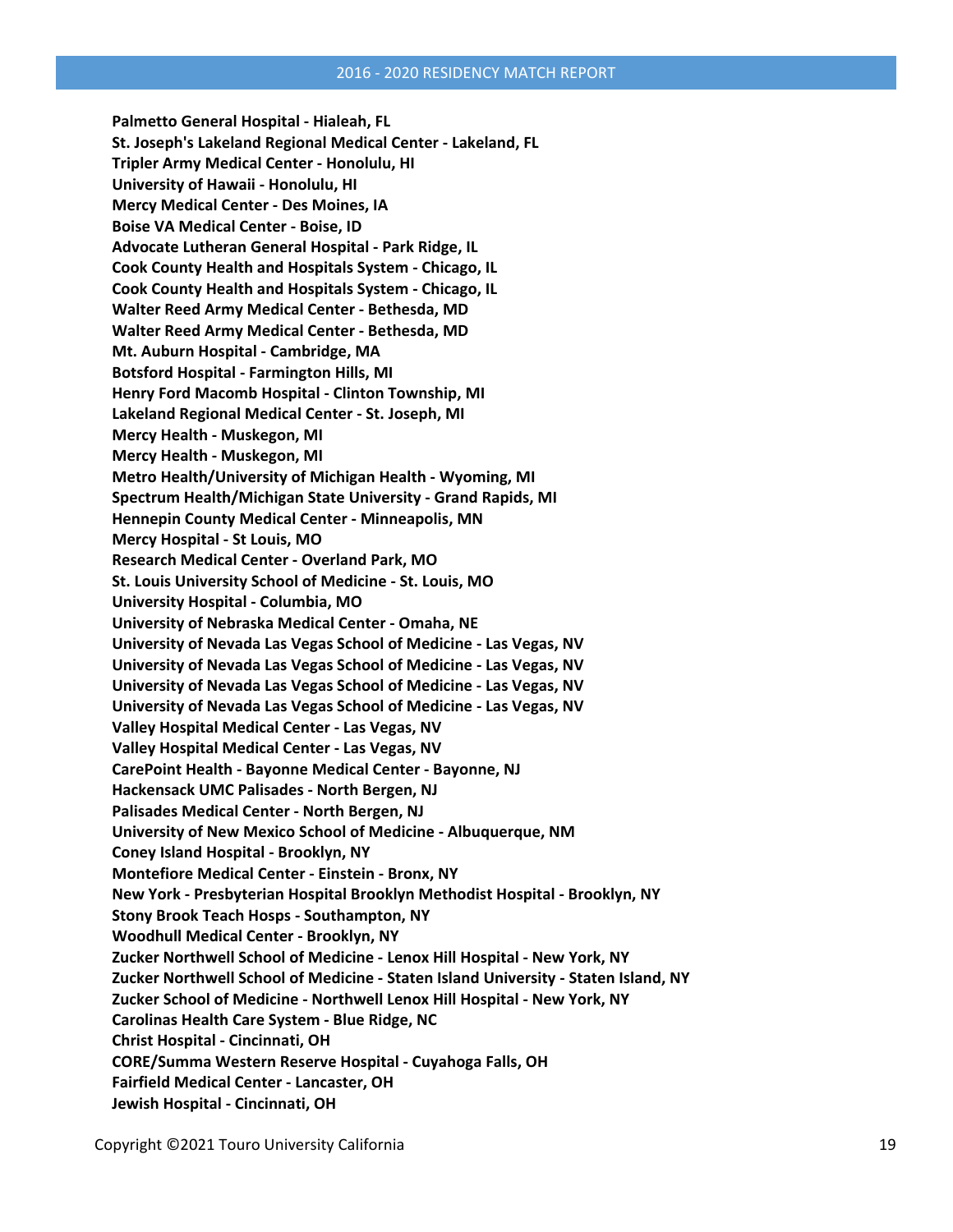**UH Regional Hospitals - Richmond Heights, OH University Hospitals Parma Medical Center - Parma, OH Wright Patterson Air Force Base - Dayton, OH Good Samaritan Regional Medical Center - Corvallis, OR Legacy Emanuel/Good Samaritan - Portland, OR Legacy Emanuel/Good Samaritan - Portland, OR Legacy Emanuel/Good Samaritan - Portland, OR Legacy Emanuel/Good Samaritan - Portland, OR Oregon Health & Science University - Portland, OR Oregon Health & Science University - Portland, OR Oregon Health & Science University - Portland, OR Providence Health - St. Vincent - Portland, OR Providence Health - St. Vincent - Portland, OR Kent Hospital - Warwick, RI Methodist Hospital - Houston, TX San Antonio Uniformed Services Health Education Consortium - Ft. Sam Houston, TX University of Texas Health Science Center - San Antonio, TX University of Texas Medical School - Houston, TX University of Texas Health Science Center - Tyler, TX Weatherford Regional Medical Center - Weatherford, TX Naval Med Center Portsmouth - Norfolk, VA Trios Health - Kennewick, WA**

#### **INTERNAL MEDICINE - PEDIATRICS**

**Maine Medical Center - Portland, ME**

#### **NEUROLOGICAL SURGERY**

**Arrowhead Regional Medical Center - Colton, CA Riverside University Health System - Moreno Valley, CA Riverside University Health System - Moreno Valley, CA Riverside University Health System - Moreno Valley, CA**

#### **NEUROLOGY**

**St. Joseph's Hospital - Phoenix, AZ Desert Regional Medical Center - Palm Springs, CA Harbor - UCLA Medical Center - Torrance, CA Loma Linda University - Loma Linda, CA UC Davis Medical Center - Sacramento, CA UC Davis Medical Center - Sacramento, CA Jackson Memorial Hospital - Miami, FL Southern Illinois School of Medicine & Affiliated Hospitals - Springfield, IL University of Illinois College of Medicine - OSF - Peoria, IL Maine Medical Center - Portland, ME Albany Medical Center - Albany, NY Zucker NSLIJ School of Medicine - North Shore LIJ – NY Drexel Univ Hahnemann University Hospital - Philadelphia, PA University of Texas at Austin - Dell Medical School - Austin, TX University of Texas at Austin - Dell Medical School - Austin, TX**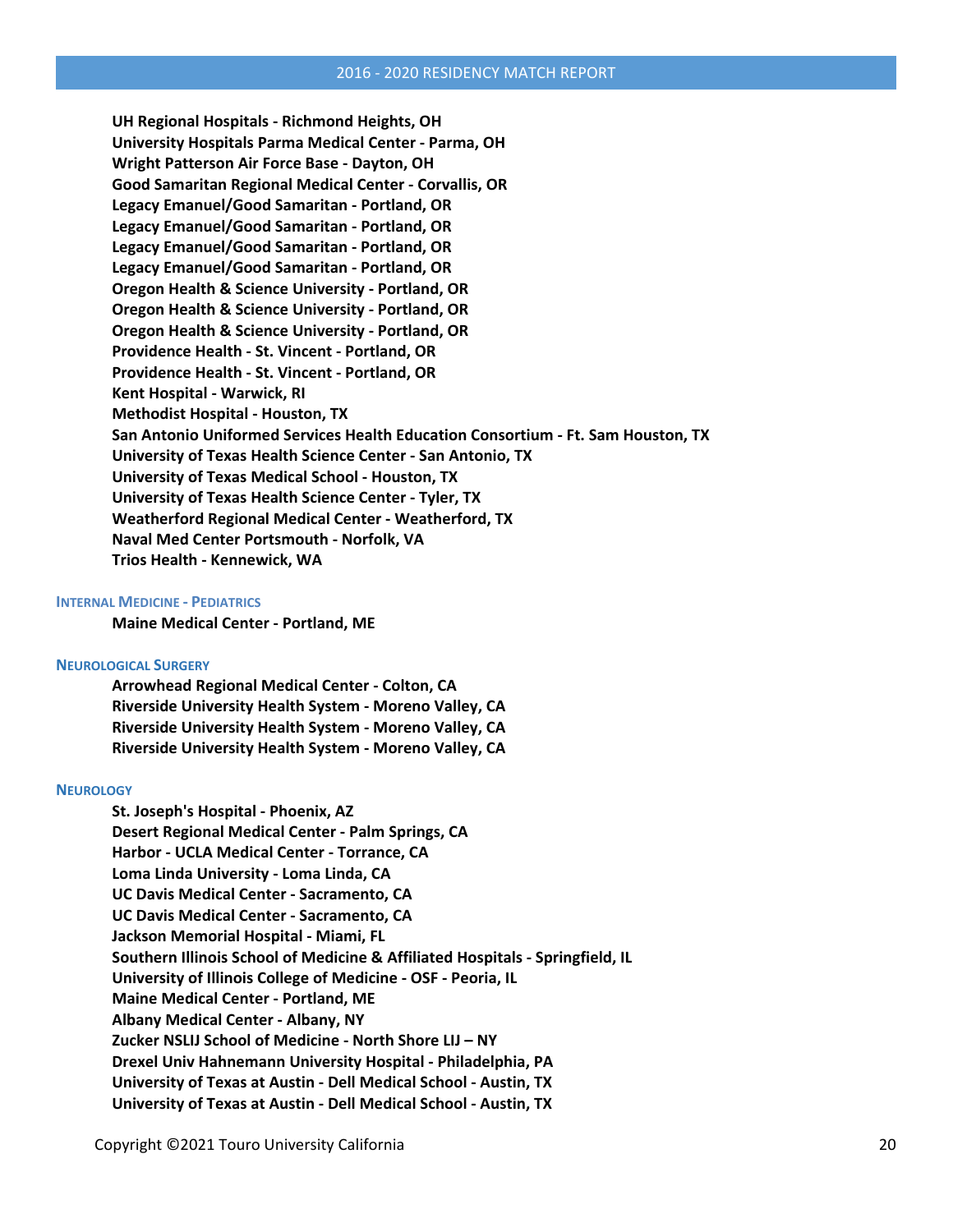**University of Texas Southwestern Medical School - Dallas, TX University of Washington Affiliated Hospitals - Seattle, WA University of Washington Affiliated Hospitals - Seattle, WA**

#### **NEUROMUSCULOSKELETAL MEDICINE-OMT**

**Northeast Regional Medical Center - Kirksville, MO St. Barnabas Hospital - Bronx, NY St. Barnabas Hospital - Bronx, NY Greenbrier Valley Medical Center - Ronceverte, WV**

#### **OBSTETRICS-GYNECOLOGY**

**Arrowhead Regional Medical Center - Colton, CA Harbor - UCLA Medical Center - Torrance, CA Marian Regional Medical Center - Santa Maria, CA Georgetown University Washington Hospital Center - Washington, DC University of Kansas School of Medicine - Wichita, KS Baystate Medical Center - Springfield, MA Boston University Medical Center - Boston, MA Detroit Medical Center/Wayne State University - Detroit, MI Sparrow Hospital - Lansing, MI St. Joseph Mercy - Oakland - Pontiac, MI Sunrise Health GME Consortium - Las Vegas, NV Jersey Shore Univ Medical Center - Neptune, NJ Kennedy University Hospital/Our Lady of Lourdes - Stanford, NJ Brooklyn Hospital Center - Brooklyn, NY Richmond University Medical Center - Staten Island, NY Wyckoff Heights Medical Center - Brooklyn, NY Womack Army Medical Center - Ft. Bragg, NC Wright State University Boonshoft School of Medicine - Dayton, OH HCA Houston Healthcare/University of Houston - Houston, TX San Antonio Military Medical Center - Fort Sam Houston, TX University of Texas Rio Grande Valley - Edinburg, TX**

#### **OPHTHALMOLOGY**

**Arrowhead Regional Medical Center - Colton, CA Larkin Community Hospital - South Miami, FL Oregon Health & Science University - Portland, OR**

#### **ORTHOPAEDIC SURGERY**

**Loma Linda University - Loma Linda, CA Riverside University Health System - Moreno Valley, CA Inspira Health Network - Vineland, NJ**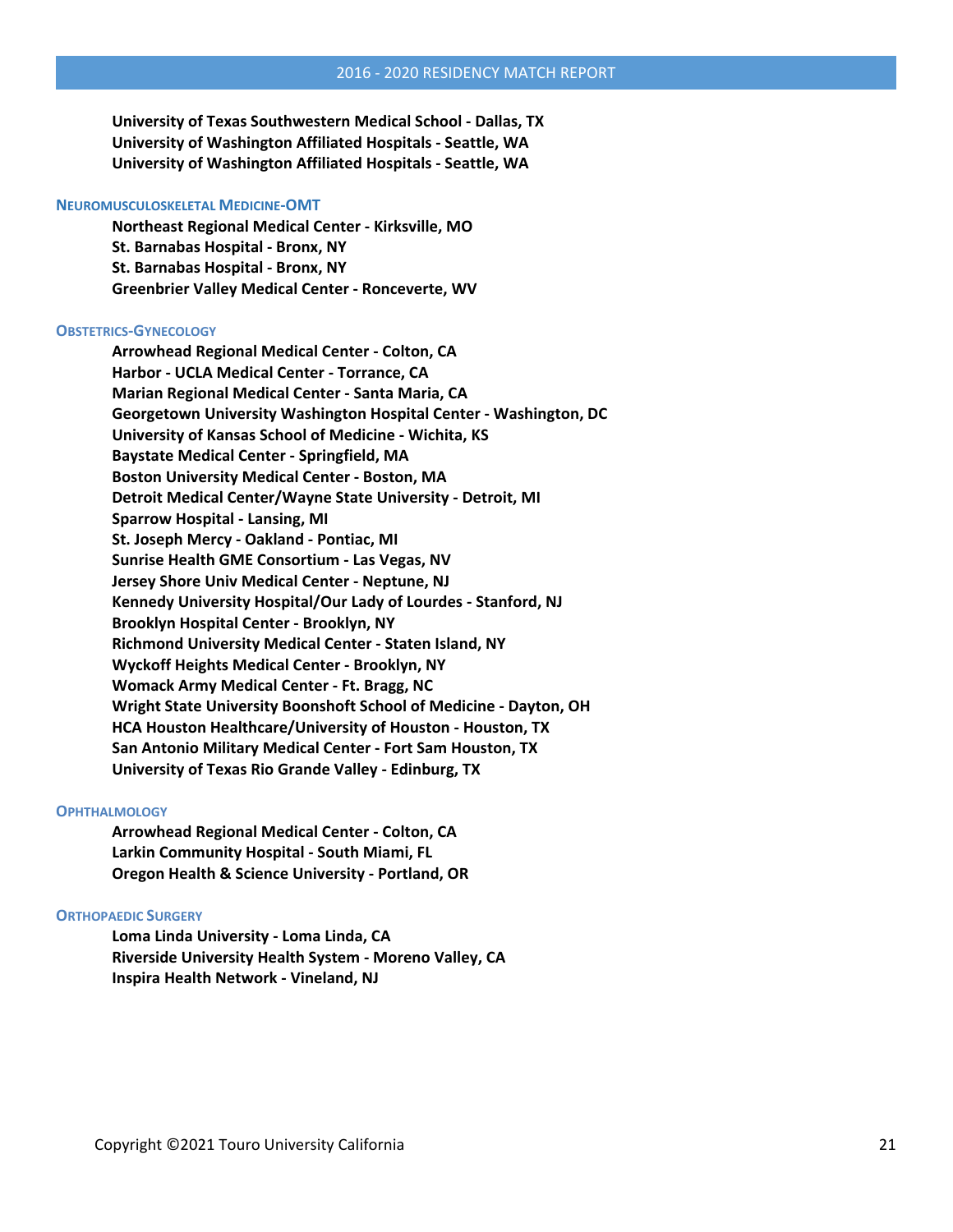#### **OTOLARYNGOLOGY**

**Doctors Hospital - Columbus, OH**

#### **PATHOLOGY**

**Cedars-Sinai Medical Center - Los Angeles, CA Stanford University Progams - Stanford, CA UC Davis Medical Center - Sacramento, CA University of Hawaii - Honolulu, HI**

#### **PEDIATRICS**

**Tucson Hospitals Medical Education -Tucson, AZ University of Arizona College of Medicine - Tucson, AZ Children's Hospital - Los Angeles, CA Children's Hospital - Los Angeles, CA Children's Hospital - Oakland, CA Children's Hospital - Oakland, CA Kaiser Permanente - Los Angeles, CA Kaiser Permanente - Los Angeles, CA Kaiser Permanente - Oakland, CA Kaiser Permanente - Oakland, CA Loma Linda University - Loma Linda, CA Loma Linda University - Loma Linda, CA Loma Linda University - Loma Linda, CA UC San Francisco - Fresno, CA UC San Francisco - Fresno, CA UC San Francisco - Fresno, CA University of Southern California - Los Angeles, CA University of Southern California - Los Angeles, CA University of Southern California - Los Angeles, CA University of Southern California - Los Angeles, CA University of Southern California - Los Angeles, CA Valley Children's Healthcare - Madera, CA Valley Children's Healthcare - Madera, CA Valley Children's Healthcare - Madera, CA Valley Children's Healthcare - Madera, CA Valley Children's Healthcare - Madera, CA Valley Children's Healthcare - Madera, CA Valley Children's Healthcare - Madera, CA Valley Children's Healthcare - Madera, CA Emory University School of Medicine - Atlanta, GA Tripler Army Medical Center - Honolulu, HI Tripler Army Medical Center - Honolulu, HI University of Chicago Medical Center - Chicago, IL University of Illinois - St. Francis Medical Center - Peoria, IL St. Vincent Hospital Center - Indianapolis, IN University of Kansas School of Medicine - Kansas City, KS University of Louisville School of Medicine - Louisville, KY**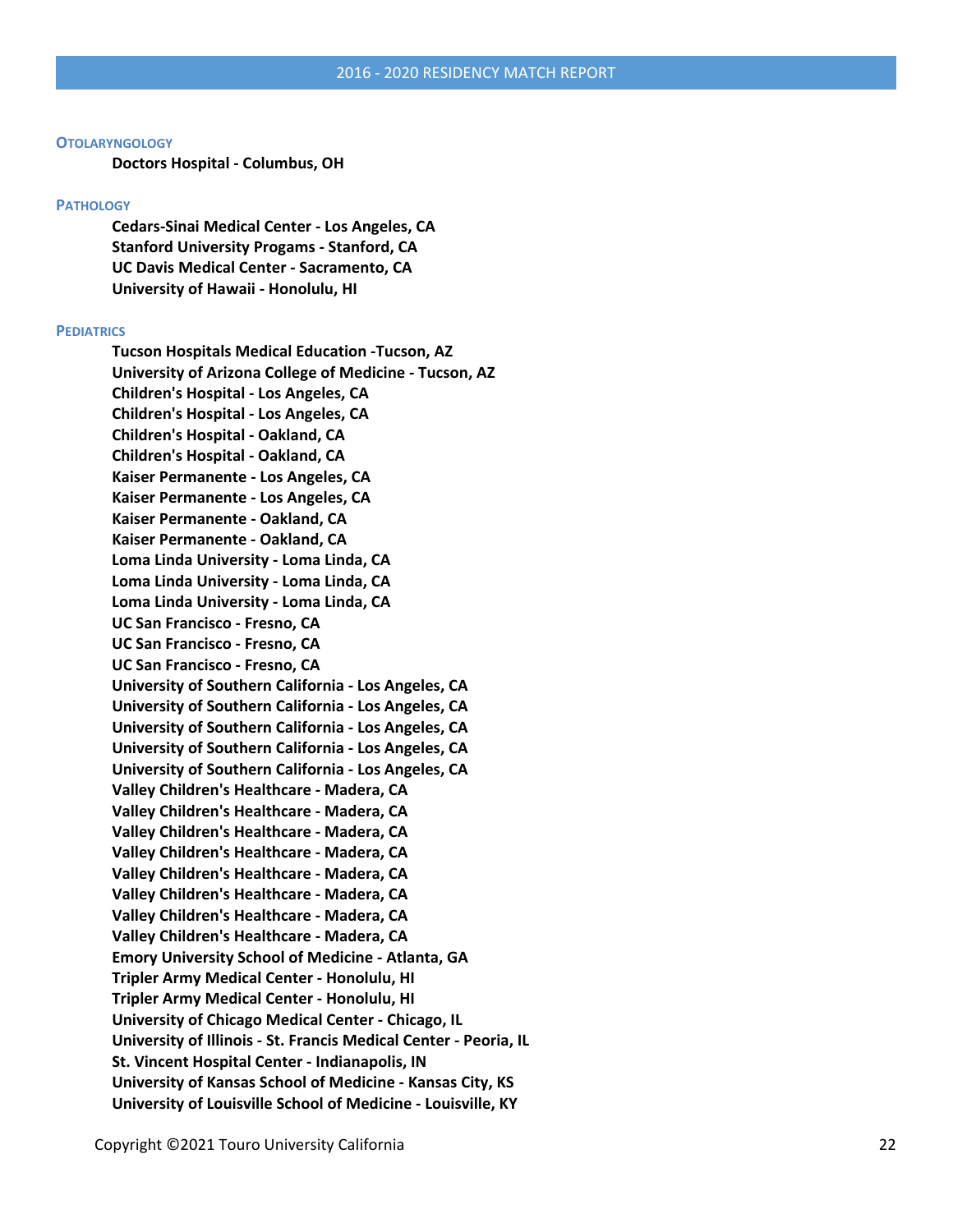**Our Lady of the Lake Regional Medical Center - Baton Rouge, LA Childrens Hospital of Michigan - Detroit, MI Childrens Hospital of Michigan - Detroit, MI Michigan State University College of Human Medicine - East Lansing, MI Childrens Mercy Hospital - Kansas City, MO University of New Mexico School of Medicine - Albuquerque, NM University of New Mexico School of Medicine - Albuquerque, NM Maimonides Medical Center - Brooklyn, NY New York Medical College - Westchester Medical Center - Valhalla, NY Carolinas Medical Center - Charlotte, NC Case Western/University Hospitals Case Medical Center - Cleveland, OH Oklahoma State University Medical Center - Tulsa, OK Oklahoma State University Medical Center - Tulsa, OK OMECO Teaching Health Center - Tulsa, OK Oregon Health & Science University - Portland, OR University of Texas at Austin - Dell Medical School - Austin, TX University of Texas Medical Branch - Galveston, TX**

#### **PHYSICAL MEDICINE AND REHABILITATION**

**Loma Linda University - Loma Linda, CA Loma Linda University - Loma Linda, CA UC Irvine Medical Center - Orange, CA UC Irvine Medical Center - Orange, CA Larkin Community Hospital - South Miami, FL Marianjoy Rehabilitation Hospital - Wheaton, IL Marianjoy Rehabilitation Hospital - Wheaton, IL Marianjoy Rehabilitation Hospital - Wheaton, IL Northwestern McGaw/RIC - Chicago, IL Schwab Rehabilitation Hospital - Chicago, IL Schwab Rehabilitation Hospital - Chicago, IL University of Michigan Hospitals - Ann Arbor, MI University of Nebraska Medical Center - Omaha, NE Good Samaritan Hospital Medical Center - Rockville Centre, NY New York - Presbyterian Hospital - Columbia & Cornell - New York, NY New York Presbyterian / Columbia and Cornell - New York, NY New York University School of Medicine - New York, NY New York University School of Medicine - New York, NY SUNY HSC - Brooklyn, NY University of Cincinnati Medical Center - Cincinnati, OH University of Pittsburgh Medical Center - Pittsburgh, PA University of Wisconsin Hospital and Clinics - Madison, WI Medical College of Wisconsin Affiliated Hospitals - Milwaukee, WI Medical College of Wisconsin Affiliated Hospitals - Milwaukee, WI**

#### **PSYCHIATRY**

**University of Arizona College of Medicine - Tucson, AZ Arrowhead Regional Medical Center - Colton, CA Arrowhead Regional Medical Center - Colton, CA**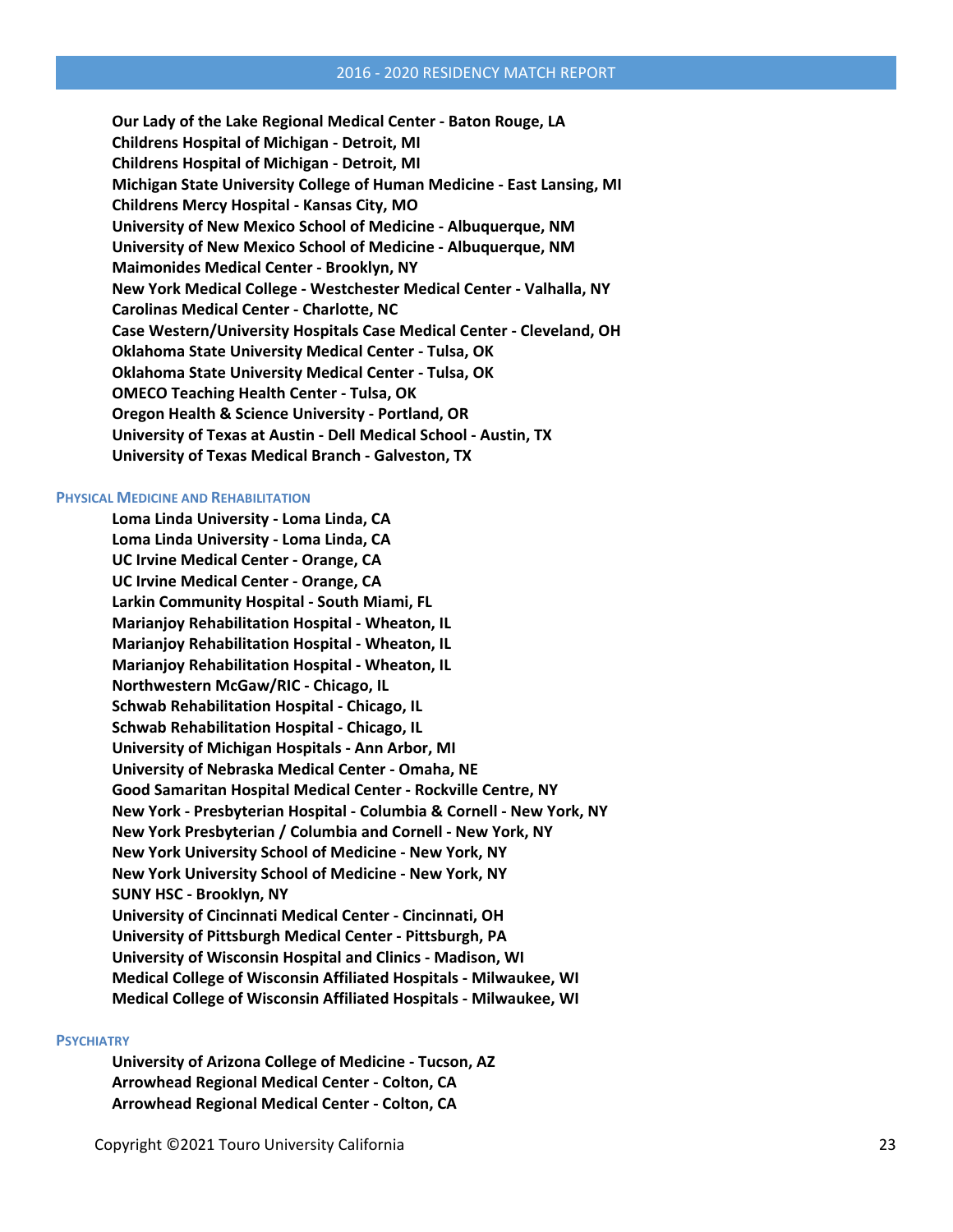**Arrowhead Regional Medical Center - Colton, CA Charles R Drew University - Los Angeles, CA Kaweah Delta Health Care District - Visalia, CA Kaweah Delta Health Care District - Visalia, CA Loma Linda University - Redlands, CA Loma Linda University - Redlands, CA UC Davis Medical Center - Sacramento, CA UC San Francisco - Fresno, CA UC San Francisco - Fresno, CA UC San Francisco - Fresno, CA UC San Francisco - Fresno, CA UC San Francisco - Fresno, CA HealthONE - Lone Tree, CO Sky Ridge Medical Center - Lone Tree, CO Sky Ridge Medical Center - Lone Tree, CO MedStar Georgetown University Hospital - Washington, DC Palm Beach Consortium for GME - Tamarac, FL Tripler Army Medical Center - Honolulu, HI Tripler Army Medical Center - Honolulu, HI University of Hawaii - Honolulu, HI University of Hawaii - Honolulu, HI Advocate Lutheran General Hospital - Park Ridge, IL University of Kansas School of Medicine - Wichita, KS Walter Reed Army Medical Center - Bethesda, MD Harvard South Shore - Brockton, MA Harvard South Shore - Brockton, MA Hennepin County Medical Center - Minneapolis, MN Creighton University Affiliated Hospitals - Omaha, NE University of Nevada Reno School of Medicine - Reno, NV University of Nevada Reno School of Medicine - Reno, NV Arnot Ogden Medical Center - Elmira, NY Arnot Ogden Medical Center - Elmira, NY Icahn School of Medicine St. Luke's - Roosevelt - Rochester, NY University of Rochester/Strong Memorial - Rochester, NY Maimonides Medical Center - Brooklyn, NY Campbell University Cape Fear - Fayetteville, NC Oregon Health & Science University - Portland, OR Samaritan Health Services - Corvallis, OR Albert Einstein Medical Center - Philadelphia, PA Albert Einstein Medical Center - Philadelphia, PA University of Texas at Austin - Dell Medical School - Austin, TX Naval Med Center Portsmouth - Norfolk, VA Medical College of Wisconsin Affiliated Hospitals - Milwaukee, WI**

#### **RADIOLOGY – DIAGNOSTIC**

**University of Arizona College of Medicine - Tucson, AZ Aventura Hospital - Aventura, FL Baystate Medical Center - Springfield, MA**